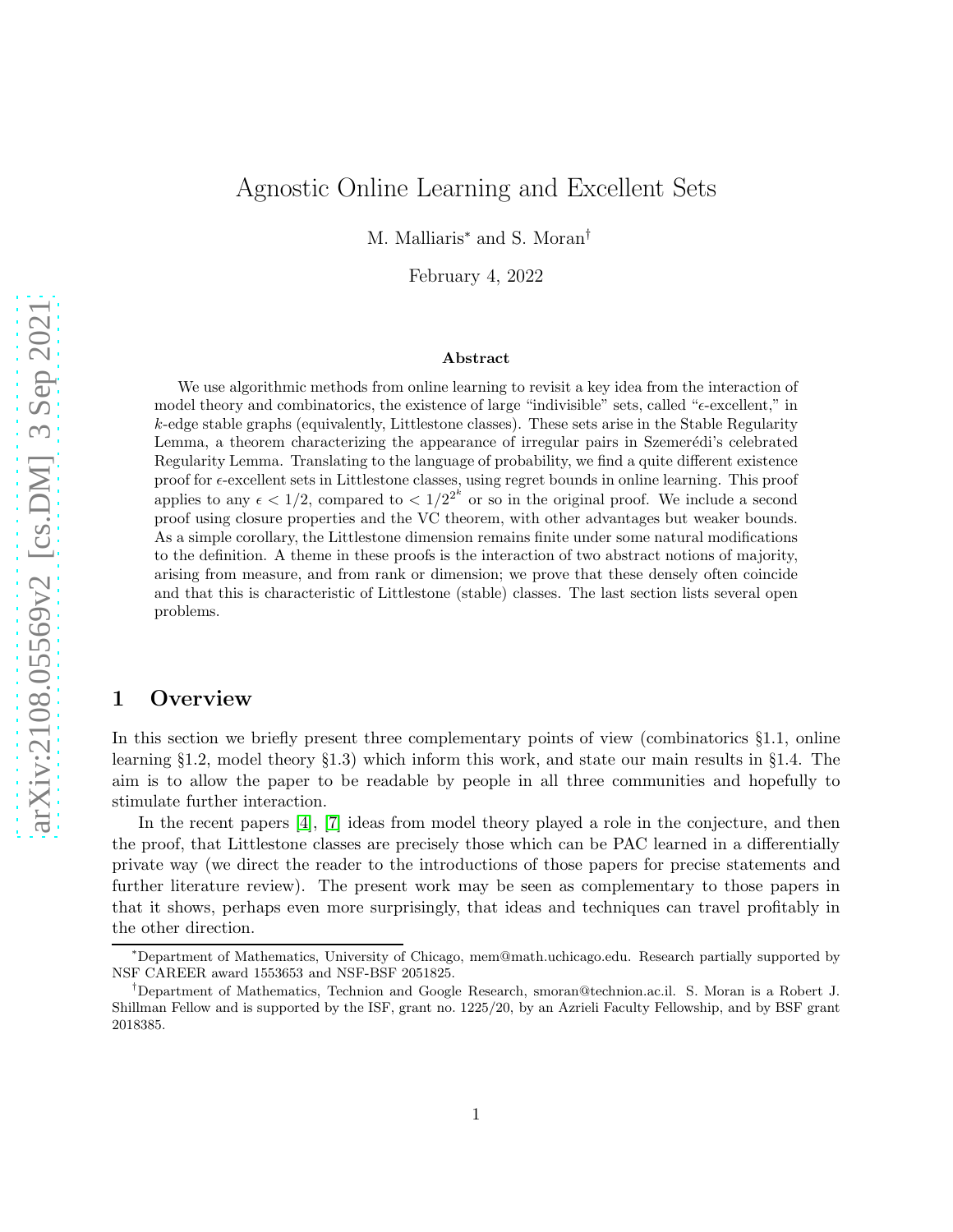#### 1.1 Context from combinatorics

Szemerédi's celebrated Regularity Lemma for finite graphs says essentially that any huge finite graph G can be well approximated by a much smaller random graph. The lemma gives a partition of any such G into pieces of essentially equal size so that edges are distributed uniformly between most pairs of pieces (" $\epsilon$ -regularity"). Szemerédi's original proof allowed for some pairs to be irregular, and he asked if this was necessary [\[23\]](#page-21-0). As described in [\[12,](#page-20-2) §1.8], it was observed by several researchers including Alon, Duke, Leffman, Rödl and Yuster [\[3\]](#page-20-3) and Lovász, Seymour, Trotter that irregular pairs are unavoidable due to the counterexample of half-graphs. A  $k$ -half graph has distinct vertices  $a_1, \ldots, a_k, b_1, \ldots, b_k$  such that there is an edge between  $(a_i, b_j)$  if and only if  $i < j$ .

Malliaris and Shelah showed that half-graphs characterize the existence of irregular pairs in Szemerédi's lemma, by proving a stronger regularity lemma for  $k$ -edge stable graphs called the Stable Regularity Lemma [\[16\]](#page-21-1). (A graph is called k-edge stable if it contains no k-half graph.<sup>[1](#page-1-0)</sup>) A central idea in the stable regularity lemma was that  $k$ -edge stability for small  $k$  means it is possible to find large "indivisible" sets, so-called  $\epsilon$ -excellent sets. A partition into sets of this kind is quickly seen to have no irregular pairs (for a related  $\epsilon$ ). For an exposition of this proof, and the model theoretic ideas behind it, see [\[17\]](#page-21-2).

To recall the definition, let  $0 < \epsilon < \frac{1}{2}$ . Let  $G = (V, E)$  be a finite graph. Following [\[16\]](#page-21-1), say  $B \subseteq V$  is  $\epsilon$ -good if for any  $a \in V$ , one of  $\{b \in B : (a, b) \in E\}$ ,  $\{b \in B : (a, b) \notin E\}$  has size  $\lt \epsilon |B|$ . If the first  $[m_{\text{out}} b \in B]$  connect to a, write  $\mathbf{t}(a, B) = 1$ , and if the second  $[m_{\text{out}} b \in B]$  do not connect to a] write  $\mathbf{t}(a, B) = 0$ . Say that  $A \subseteq V$  is  $\epsilon$ -excellent if for any  $B \subseteq V$  which is  $\epsilon$ -good, one of  ${a \in A : t(a, B) = 1}, {a \in A : t(a, B) = 0}$  has size  $\lt \epsilon |A|$ . Informally, any  $a \in A$  has a majority opinion about any  $\epsilon$ -good B by definition of good, and excellence says that additionally, a majority of elements of A have the same majority opinion. Observe that if A is  $\epsilon$ -excellent it is  $\epsilon$ -good, because any set of size one is  $\epsilon$ -good.

Notice that while, e.g.,  $\frac{1}{4}$ -good implies  $\frac{1}{3}$ -good, the same is a priori not true for  $\epsilon$ -excellent, because the definition of  $\epsilon$ -excellence quantifies over  $\epsilon$ -good sets. For the stable regularity lemma, it was sufficient to show that large  $\epsilon$ -excellent sets exist in k-edge stable graphs for  $\epsilon < \frac{1}{2k}$  or so. In this language, one contribution of the present paper is a new proof for existence of  $\epsilon$ -excellent sets in k-edge stable graphs, which works for any  $\epsilon < \frac{1}{2}$ , i.e. any  $\epsilon$  for which excellence is well defined.

### 1.2 Context from online learning

The online learning setting shifts the basic context from graphs to hypothesis classes, i.e. pairs  $(X, \mathcal{H})$  where X is a finite or infinite set and  $\mathcal{H} \subseteq \mathcal{P}(X)$  is a set of subsets of X, called hypotheses or predictors. We will identify elements  $h \in \mathcal{H}$  with their characteristic functions, and write " $h(x) = 1$ " for "" $x \in h$ " and  $h(x) = 0$  otherwise. [It is also usual to consider h as having range  $\{-1, 1\}$ .] Any such hypothesis class can be naturally viewed as a bipartite graph on the disjoint sets of vertices X and H with an edge between  $x \in X$  and  $h \in \mathcal{H}$  if and only if  $h(x) = 1$ . However, something which is a priori lost in this translation is a powerful understanding in the computer science community of the role of dynamic/ adaptive/predictive arguments. This perspective is an important contribution to the proofs below, and seems to highlight some understanding currently

<span id="page-1-0"></span><sup>&</sup>lt;sup>1</sup>The Stable Regularity Lemma says that a finite k-edge stable graph can be equipartitioned into  $\leq m$  pieces (where m is polynomial in  $\frac{1}{\epsilon}$ ) such that all pairs of pieces are regular, with densities close to 0 or 1. Note that two of these conditions, the improved size of the partition and the densities of regular pairs being close to 0 or 1, are already expected from finite VC dimension, see [\[3\]](#page-20-3), [\[15\]](#page-21-3), though here by a different proof.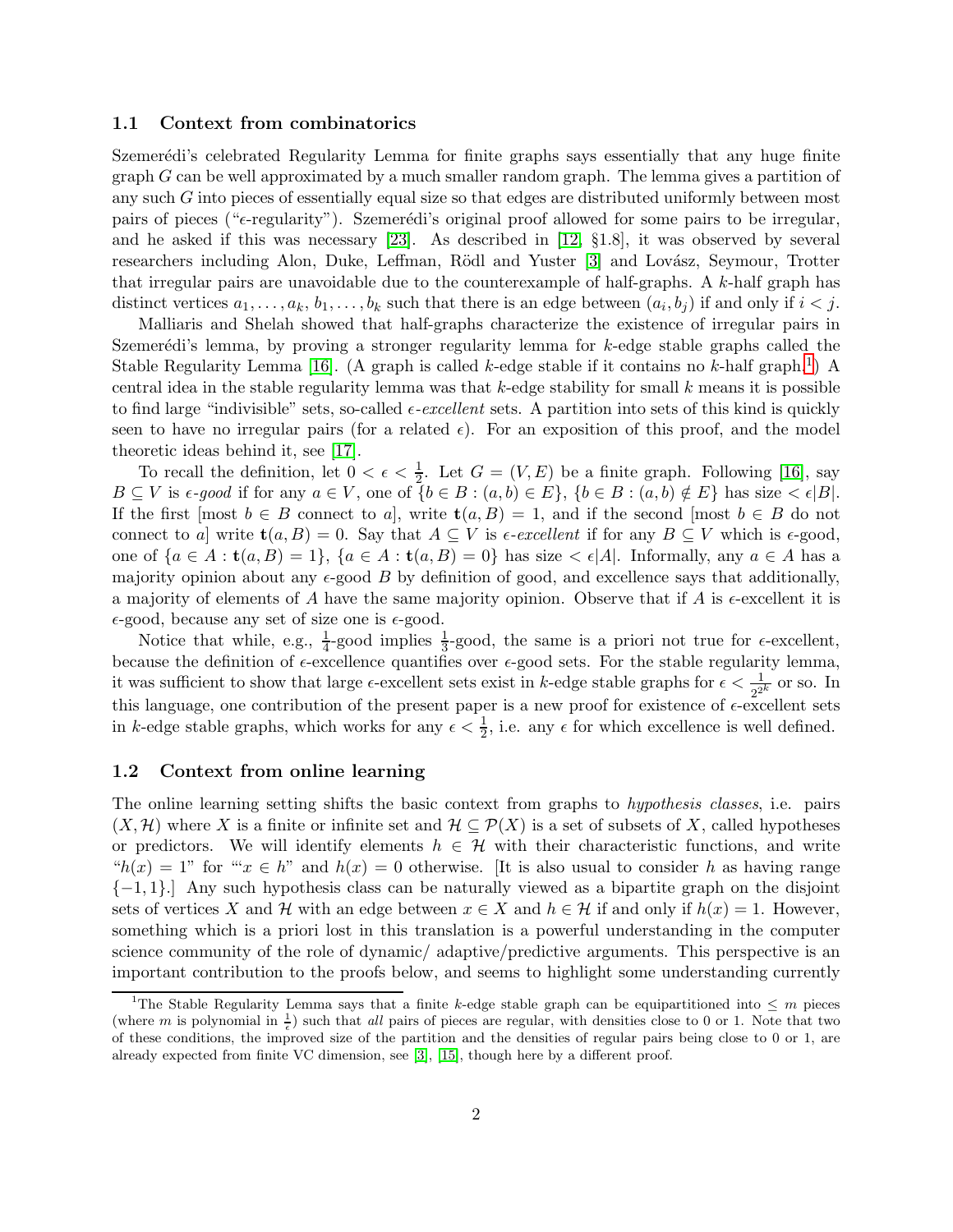missing in the other contexts.

A mistake tree is a binary decision tree whose internal nodes are labeled by elements of X. We can think of the process of traversing a root-to-leaf path in a mistake tree of height  $d$  as being described by a sequence of pairs  $(x_i, y_i) \in X \times \{0, 1\}$  (for  $1 \leq i \leq d$ ) recording that at step i the node we are at is labeled by  $x_i$  and we then travel right (if  $y_i = 1$ ) or left (if  $y_i = 0$ ) to a node labeled by  $x_{i+1}$ , and so on. Say that  $h \in \mathcal{H}$  realizes a given branch (root-to-leaf path)  $(x_1, y_1), \ldots (x_d, y_d)$ if  $h(x_i) = y_i$  for all  $1 \leq i \leq d$ , and say that a given mistake tree is shattered by  $\mathcal{H}$  if each branch is realized by some  $h \in \mathcal{H}$ . The Littlestone dimension of  $\mathcal{H}$ , denoted  $\text{Ldim}(\mathcal{H})$ , is the depth of the largest complete [binary] tree that is shattered by  $H$ .  $H$  is called a Littlestone class if it has finite Littlestone dimension; for reasons explained in the next subsection, we may prefer to say that  $(X, \mathcal{H})$  is a Littlestone pair. Littlestone [\[13\]](#page-20-4) and Ben-David, Pál, and Shalev-Shwartz [\[5\]](#page-20-5) proved that Ldim characterizes online learnability of the class.

A basic setting within online learning is that of *prediction with expert advice*. Informally, we are given a set X and a set of experts  $H$ ; an expert may be *oblivious* in which case it is a function h from X to  $\{0,1\}$ , or *adaptive* in which case it may change its prediction based on the past. (So, an oblivious expert always predicts according to the same rule  $h: X \to \{0,1\}$ , whereas an adaptive experts may change its prediction rule based on past experience.)

The following repeated game is than played between two players called *learner* and *adversary* (denoted L and A respectively): in each round  $t = 1, \ldots, T$  the adversary A poses a query  $x_t \in X$ to L; the learner L then responds with a prediction<sup>[2](#page-2-0)</sup>  $\hat{y}_t$ , and the round ends with the adversary revealing the "true" label  $y_t$ . The goal of L is to make as few mistakes as possible: specifically to minimize the regret with respect to the set of experts  $H$ , which is defined as the difference between the number of mistakes  $L$  makes and the number of mistakes the best expert in  $H$  makes.

A fundamental theorem in the area uses the Littlestone dimension to characterize the optimal (minimal) possible regret that can be achieved when the class  $H$  contains only oblivious experts [\[13,](#page-20-4) [5,](#page-20-5) [20,](#page-21-4) [19,](#page-21-5) [18,](#page-21-6) [1\]](#page-20-6). This characterization hinges on an important property of Littlestone dimension which informally asserts that every (possibly infinite) Littlestone class can be covered by a finite number of *adaptive* experts. More formally: for every Littlestone class  $H$  there exists a finite class of adaptive experts  $E = E(H, T)$  such that every for every  $x_1, \ldots, x_T \in X$  and every  $h \in H$  there exists an expert in E which given an input sequence  $x_1, \ldots, x_T$ , produces labels  $y_1 = h(x_1), \ldots, y_T =$  $h(x_T)$ . This property essentially reduces any (possibly infinite) Littlestone class to a finite one. Below, in Theorem [3.1](#page-6-0) we prove a mild extension of this important property.

#### <span id="page-2-2"></span>1.3 Context from model theory

Consider again the case of a finite bipartite graph G with vertex set  $X \cup Y$  and edge relation R (abstracting the study of a formula  $\varphi(\bar{x}, \bar{y})$ ). Following logical notation we write  $R(a, b)$  or  $\neg R(a, b)$ to denote an edge or a non-edge. Define a  $[full]$  special tree of height n to have internal nodes  $\{a_{\eta} : \eta \in {}^{n>2}\}\$ from X and indexed by binary sequences of length  $\langle n \rangle$  and leaves  $\{b_{\rho} : \rho \in {}^{n}2\}$  from Y and indexed by binary sequences of length exactly n, which satisfy the following.<sup>[3](#page-2-1)</sup> For any  $a_{\eta}$ and  $b_{\rho}$ , if  $\eta$  is an initial segment of  $\rho$  (notation:  $\eta \leq \rho$ ), then  $R(a_{\eta}, b_{\rho})$  if  $\eta^{\sim}(1) \leq \rho$  and  $\neg R(a_{\eta}, b_{\rho})$  if  $\eta^{\wedge}(0) \leq \rho$ . A key ingredient in the proof of the Stable Regularity Lemma was the following special

<span id="page-2-0"></span><sup>&</sup>lt;sup>2</sup>In general (in the fully agnostic setting), any optimal learner must be randomized and use random predictions  $\hat{y}_t$ , in this case the adversary only sees the expected value of  $\hat{y}_t$ . (I.e. the randomness of the learner is private and inaccessible by the adversary.)

<span id="page-2-1"></span><sup>3</sup>On this notation, see Convention [2.5.](#page-5-0)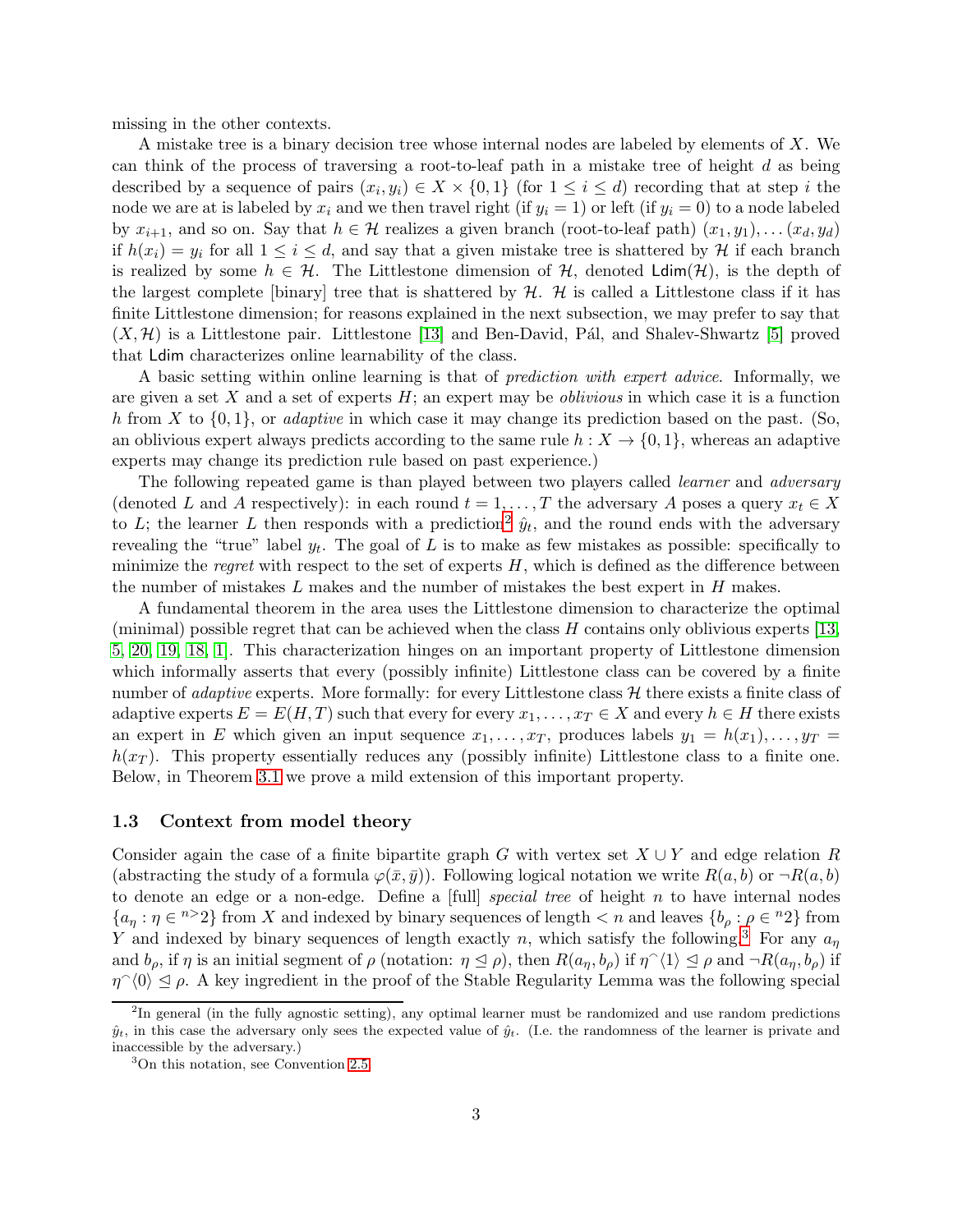case of Shelah's Unstable Formula Theorem [\[22,](#page-21-7) II.2]. (The bounds are due to Hodges [\[11\]](#page-20-7).) For a bipartite graph  $G$  as above, if  $G$  has a full special tree of height  $n$ , then it has a half-graph of size about  $\log n$ , with the a's chosen from X and the b's chosen from Y (i.e., it is not k-edge stable in the sense above). Moreover, if G has a half-graph of size  $k$ , it has a full special tree of height about  $\log k$ .

It was noticed by Chase and Freitag [\[8\]](#page-20-8) that the condition of model-theoretic stability (Shelah's 2-rank; e.g., in this language, no full special tree of height n for some finite n) corresponds to finite Littlestone dimension, and they used this to give natural examples of Littlestone classes using stable theories.

The following discussion reflects an understanding developed in the learning theoretic papers Alon-Livni-Malliaris-Moran [\[4\]](#page-20-0), Bun-Livni-Moran [\[7\]](#page-20-1), where model theoretic ideas had played a role in the proof that the Littlestone classes are precisely those which can be PAC-learned in a differentially private way. One contribution of the model theoretic point of view for online learning in general, and for our present argument in particular, is that a condition in online learning which appears inherently asymmetric, namely the Littlestone dimension (it treats elements and hypotheses as different kinds of objects; they play fairly different roles in the partitioning) is equivalent to a condition which is extremely symmetric, namely existence of half-graphs (when switching the roles of X and Y in a half-graph, it suffices to rotate the picture). Thus if  $\mathcal H$  is a Littlestone class, the "dual" class obtained by setting  $X' = H$  and  $H' = \{ \{ h \in H : h(x) = 1 \} : x \in X \}$  is also. In online learning, k-edge stability also has a natural meaning: Threshold dimension k, that is, there do not exist elements  $a_1, \ldots, a_k$  from X and hypotheses  $h_1, \ldots, h_k$  from H such that  $h_j(a_i) = 1$  if and only if  $i < j$ . In what follows, we sometimes refer to  $(X, \mathcal{H})$  as a *Littlestone pair*, rather than simply saying that  $H$  is a Littlestone class, to emphasize this line of thought.

### 1.4 Results of the paper

The plan for the rest of the paper is as follows. In section two, we spell out the translation from [\[16\]](#page-21-1) of good and excellent to Littlestone classes and explain why existence of nontrivial good sets characterizes such classes. For the rest of the paper we work primarily in the language of online learning with hypothesis classes  $(X, \mathcal{H})$ . In section three, we prove a dynamic Sauer-Shelah-Perles lemma for Littlestone classes in the form we will need (a mild extension of Lemma 12 in [\[5\]](#page-20-5)). The theorem says that given any Littlestone class H of dimension d and  $T \in \mathbb{N}$  there exists a collection **A** of  $\begin{pmatrix} T \\ Z \end{pmatrix}$  $\begin{bmatrix} T \\ \le d \end{bmatrix}$  algorithms such that for every binary tree H of height T with X-labeled internal nodes, every branch of T which is realized by some  $h \in \mathcal{H}$  is also realized by some algorithm from A. Section four gives the existence proof for  $\epsilon$ -excellent sets in Littlestone classes for any  $\epsilon < \frac{1}{2}$  using regret bounds. We first translate the definitions to the language of probability and define an  $\epsilon$ -good tree to be a binary tree whose nodes are labelled by  $\epsilon$ -good distributions over X. The section's main theorem says that an  $\epsilon$ -good complete binary tree of finite depth T which is shattered by H (naturally defined) witnesses a lower bound on the regret of any online learning algorithm. This is used to show that if  $H$  is a Littlestone class of dimension d then the maximum possible depth of a complete  $\epsilon$ -good tree which is shattered by  $\mathcal{H}$  is about  $d/(\frac{1}{2}-\epsilon)^2$  times a universal constant. In section five we give an alternate argument for bounding the maximal height of an  $\epsilon$ -good tree shattered by a Littlestone class  $\mathcal H$  using some closure properties of Littlestone classes and the VC theorem. In section six, we analyze two a priori strengthenings of Littlestone dimension, which depend on a choice of  $\epsilon$ : the "virtual" Littlestone dimension considers  $\epsilon$ -good sets to be essentially virtual elements and asks that the maximal height of a tree labeled by actual or virtual elements be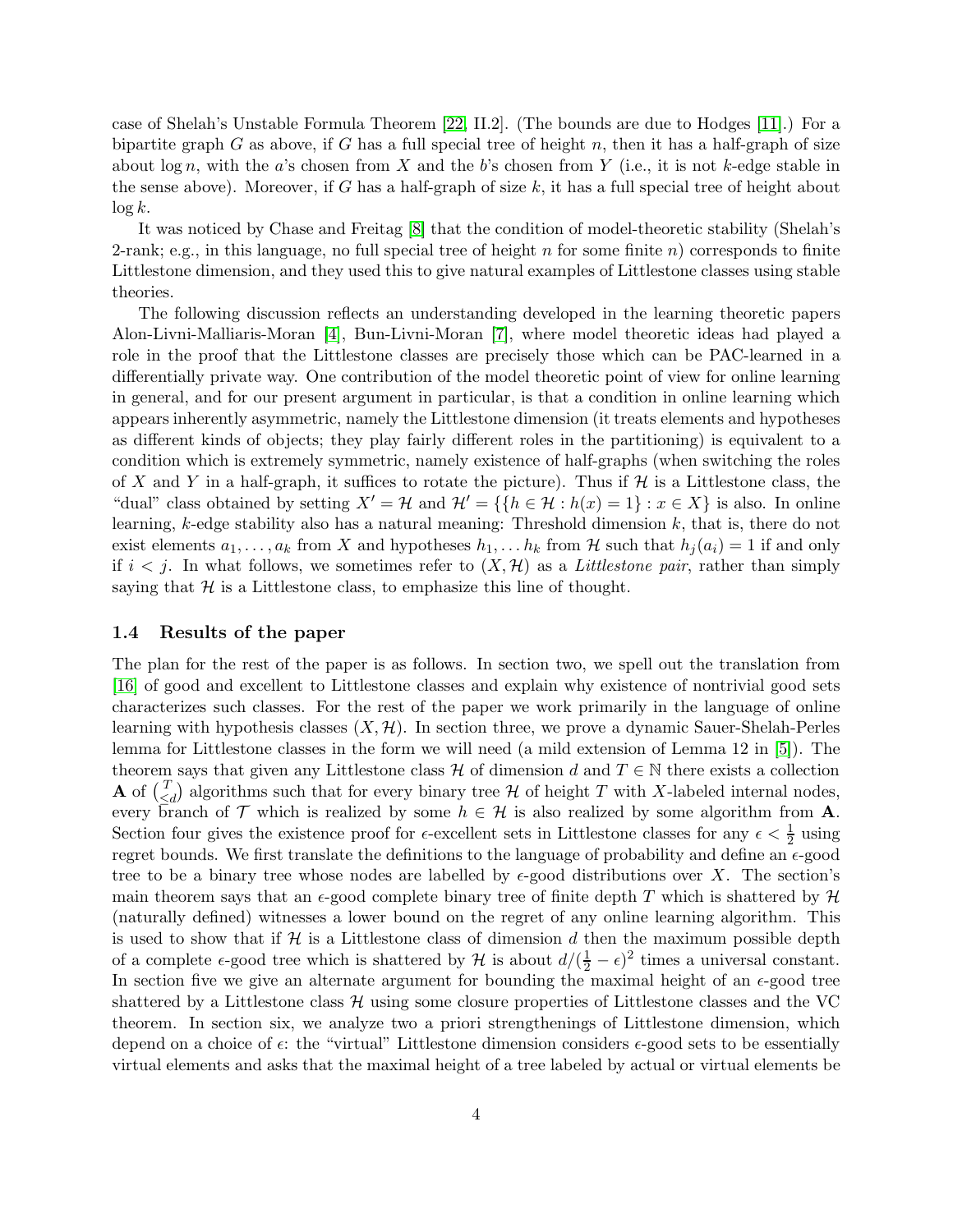finite, and the "approximate" Littlestone dimension asks that the maximal height of an X-labeled tree shattered by  $H$  be finite even when we allow for a small fraction of mistaken edges in the definition of "h realizes a branch." As a corollary of earlier sections, these are both finite exactly when the original Ldim is finite (though we do not investigate the distance). In section seven, we compare the notion of majority arising from measure (such as good, excellent) and from rank or dimension (such as Ldim). We give some basic axioms for a notion of largeness and prove that any class admitting such a notion contains nontrivial sets on which a given notion of majority arising from measure and the notion of majority arising from largeness are both well defined and agree. Moreover, this characterizes Littlestone classes. Section eight contains several open questions suggested by these proofs.

### 2 Prior results and a characterization

The original facts about good and excellent sets in [\[16\]](#page-21-1) were proved for k-edge stable graphs; the translation to Littlestone classes is immediate, but we record this here for completeness.

**Definitions.** Let  $0 < \epsilon < \frac{1}{2}$  and let  $(X, \mathcal{H})$  be a hypothesis class.

- (1) Say  $B \subseteq X$  is  $\epsilon$ -good if for any  $h \in \mathcal{H}$ , one of  $\{b \in B : h(b) = 1\}$ ,  $\{b \in B : h(x) = 0\}$  has size  $\langle \epsilon |B|$ . Write  $\mathbf{t}(h, B) = 1$  in the first case,  $\mathbf{t}(h, B) = 0$  in the second.
- (2) Say that  $H \subseteq \mathcal{H}$  is  $\epsilon$ -excellent if for any  $B \subseteq X$  which is  $\epsilon$ -good, one of  $\{h \in H : t(h, B) = 1\},$  ${h \in H : t(h, B) = 0}$  has size  $\lt \epsilon |H|$ . Write  $t(H, B) = 1$  in the first case,  $t(H, B) = 0$  in the second.
- (3) Define "H is an  $\epsilon$ -good subset of H" and "A is an  $\epsilon$ -excellent subset of X" in the parallel way switching the roles of  $X$  and  $H$ .

**Remark 2.1.** The definition of  $\epsilon$ -good is monotonic in  $\epsilon$ : it becomes weaker as  $\epsilon$  increases (below 1  $\frac{1}{2}$ ). This is a priori not the case for excellence, since as  $\epsilon$  becomes larger the collection of  $\epsilon$ -good sets  $B$  quantified over may increase.

<span id="page-4-0"></span>**Fact 2.2** ([\[16\]](#page-21-1) Claim 5.4 or [\[17\]](#page-21-2) Claim 1.8, in our language). Suppose  $(X, \mathcal{H})$  is a Littlestone class of dimension d and  $0 < \epsilon < \frac{1}{2^d}$ . Then for any finite  $H \subseteq \mathcal{H}$  there exists  $A \subseteq H$ ,  $|A| \geq \epsilon^d |H|$  such that A is  $\epsilon$ -excellent.

The proof of fact [2.2](#page-4-0) proceeds by noting that if  $H = H_{\emptyset}$  is not  $\epsilon$ -excellent, then there is some  $\epsilon$ -good  $A = A_{\emptyset}$  which witnesses this failure, splitting  $H_{\emptyset}$  naturally into  $H_{(0)}$  and  $H_{(1)}$  according to t. If either of these is excellent, we stop; if not, continue inductively to label the internal nodes and leaves of a full binary tree with  $A$ 's and  $H$ 's respectively. Suppose we arrive to height d. To extract a Littlestone tree, or equivalently a full special tree (p. [3](#page-2-2) above), choose a  $h_{\rho}$  from each  $H_{\rho}$ and then show it is possible to choose a suitable  $a_{\eta}$  from each  $A_{\eta}$  by using  $\epsilon < 2^{-d}$ , the definition of good (really, of t) and the union bound. Since this contradicts  $\text{Ldim}(\mathcal{H}) = d$ , at some earlier level some  $H_{\rho}$  must become excellent.

Note moreover that the same proof works to show existence of  $\epsilon$ -good sets, simply by taking the sets A to be singletons (note that any singleton is trivially  $\epsilon$ -good). In this case, the union bound is not needed and the proof works for any  $\epsilon < \frac{1}{2}$ .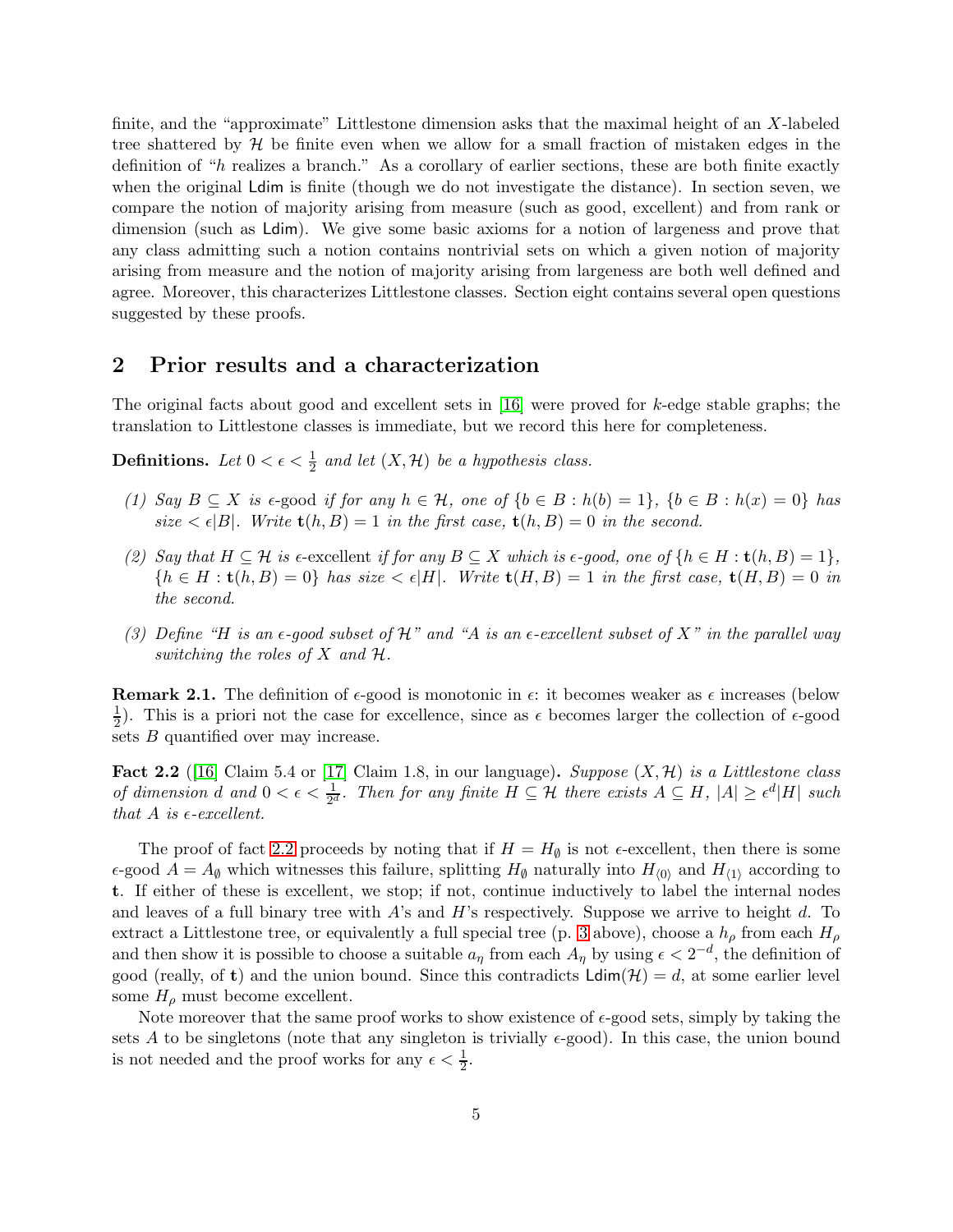<span id="page-5-1"></span>**Fact 2.3.** Suppose  $(X, \mathcal{H})$  is a Littlestone class,  $\text{Ldim}(\mathcal{H}) = d$  and  $0 < \epsilon < \frac{1}{2}$ . Then for every finite  $A \subseteq \mathcal{H}$  there exists  $B \subseteq A$ ,  $|B| \geq \epsilon^d |A|$  such that B is  $\epsilon$ -good.

We conclude this section by observing that existence of large good sets (both in X and in  $\mathcal{H}$ ) is characteristic of Littlestone classes. At this point, a similar result for excellence could also be stated, for some or for all sufficiently small  $\epsilon$ .

<span id="page-5-2"></span>**Claim 2.4.** The following are equivalent for any hypothesis class  $(X, \mathcal{H})$ .

- 1. For every  $\epsilon < \frac{1}{2}$  there is a constant  $c = c(\epsilon) > 0$  such that for every finite  $A \subseteq H$  there exists  $B \subseteq A$ ,  $|B| \ge c|A|$  such that B is  $\epsilon$ -good.
- 2. For some  $\epsilon < \frac{1}{2}$  and some constant  $c > 0$ , for every finite  $A \subseteq \mathcal{H}$  there exists  $B \subseteq A$ ,  $|B| \ge c|A|$  such that B is  $\epsilon$ -good.
- 3. H is a Littlestone class.
- 4. For every  $\epsilon < \frac{1}{2}$  there is a constant  $c = c(\epsilon) > 0$  such that for every finite  $A \subseteq X$  there exists  $B \subseteq A$ ,  $|B| \ge c|A|$  such that B is  $\epsilon$ -good.
- 5. For some  $\epsilon < \frac{1}{2}$  and some constant  $c > 0$ , for every finite  $A \subseteq X$  there exists  $B \subseteq A$ ,  $|B| \ge c|A|$  such that B is  $\epsilon$ -good.

*Proof.* By the remarks above (on the unstable formula theorem),  $(X, \mathcal{H})$  is a Littlestone class if and only if the "dual class"  $X' = H$  and  $H' = \{ \{ h \in H : h(x) = 1 \} : x \in X \}$  is also. So it suffices to prove that  $(1)$ ,  $(2)$   $(3)$  are equivalent, and equivalence of  $(3)$ ,  $(4)$ ,  $(5)$  will hold by a parallel argument.

(1) implies (2) is immediate, and (3) implies (1) is Fact [2.3.](#page-5-1) It remains to prove (2) implies (3). Suppose we are given  $\epsilon$  and c from (2). Since any finite hypothesis class is necessarily Littlestone, we may assume X is infinite. Choose n large enough so that  $|\epsilon|cn|| \geq 1$  and so that for any  $k \geq \lceil \epsilon n \rceil$ , we have  $\min\{\lfloor \frac{k}{2} \rfloor - 1, \lfloor \frac{k-1}{2} \rfloor\}$  $\left\{\frac{-1}{2}\right\} \geq \epsilon k$ . If H is not a Littlestone class, then we know it has infinite (i.e. not finite) Threshold dimension and so for our chosen n, there are elements  $\{x_i : i < n\}$ from X and  $H := \{h_j : j < n\}$  from H such that  $x_i \in h_j$  if and only if  $i < j$ . But for any  $H' \subseteq H$ of size  $k \geq cn$ , we can pick out all the cuts of H' using the x<sub>i</sub>'s. In particular, if  $H' = \{h_{i_\ell} : \ell < k\},\$ let  $m = \lceil \epsilon k \rceil$  (by choice of n, this is not larger than whichever of  $k/2$  or  $(k-1)/2$  is an integer). Then  $x_m$  partitions H' into  $\{h_{i_\ell}: 0 \leq \ell < m\}$  and  $\{h_{i_\ell}: m \leq \ell < k\}$ , both of which have size  $\geq \epsilon k$ , contradicting its being  $\epsilon$ -good.

<span id="page-5-0"></span>Convention 2.5. We clarify some notational points which hopefully will not cause confusion if explicitly pointed out.

- The word "label" in online learning usually refers to a value such as 0 or 1 attached to an element of X. Although we will generally follow this, we also use phrases such as "X-labeled" tree" to mean a tree in which we associate to each node an element of  $X$ .
- In set theoretic notation, for each integer n,  $n = \{0, \ldots, n-1\}$ . Also,  $xy$  denotes the set of functions from x to y, as distinguished from  $y^x$  which is the size of the set of functions from x to y. In this notation, a tree of height T has levels 0 to  $T-1$ , whereas in online learning the same tree would have levels 1 to T.

 $\Box$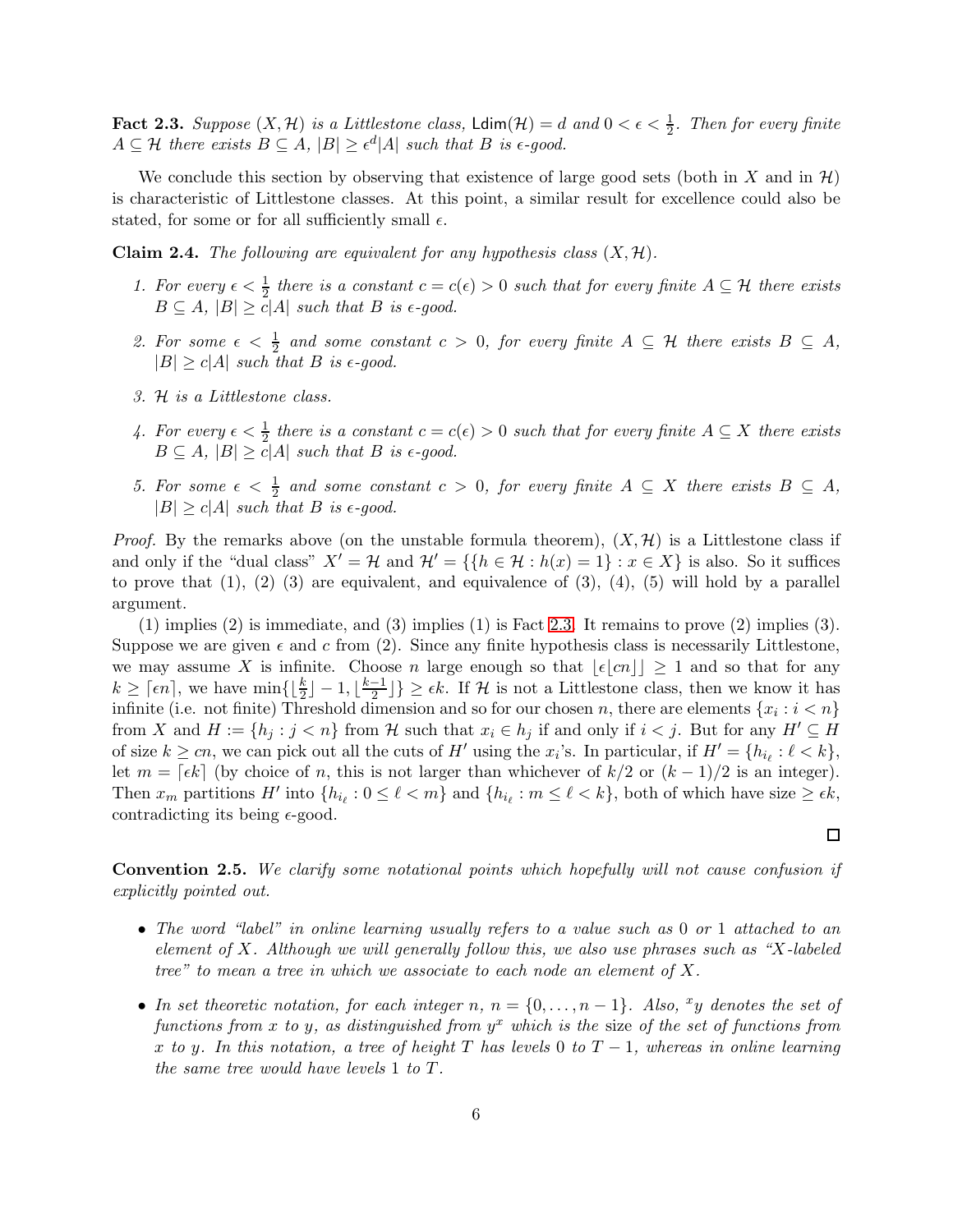# 3 Dynamic Sauer-Shelah-Perles lemmas for Littlestone classes

We take the occasion to state and prove a variant of the celebrated Sauer-Shelah-Perles (SSP) lemma [\[21\]](#page-21-8) which is adapted to Littlestone classes; this is a mild extension of versions known in the literature. The use of this lemma could be circumvented below by quoting prior work, but it seems to us possibly fruitful for future interactions of online learning, model theory, and combinatorics, and so worth spelling out. Let H be a class with Littlestone dimension  $d < \infty$ . Two results which could be considered variants of the SSP lemma are known for Littlestone classes: the first one, observed by Bhaskar [\[6\]](#page-20-9) provides an upper bound of  $\binom{7}{5}$  $\begin{pmatrix} T \\ \leq d \end{pmatrix}$  on the number of leaves in a binary-tree of height T with X-labeled nodes that are reachable by  $H$ . The second, dynamic version is due to Ben-David, Pal, and Shalev-Shwartz [\[5\]](#page-20-5). This lemma is a key ingredient in the characterization of (agnostic) online-learnability by Littlestone dimension; it asserts the existence of  $\binom{T}{\leq}$  $\begin{pmatrix} T \\ \le d \end{pmatrix}$  online algorithms (or experts or dynamic-sets) such that for every sequence  $x_1, \ldots, x_T$  and for every  $h \in \mathcal{H}$  there exists an algorithm among the  $\begin{pmatrix} T \\ \leq \end{pmatrix}$  $\begin{bmatrix} T \\ 1 \end{bmatrix}$  algorithms which produces the labels  $h(x_1), \ldots, h(x_T)$  when given the sequence  $x_1, \ldots, x_T$  as input. The version we shall prove is a mild extension of the Ben-David, Pal, Shalev-Shwartz lemma to the case of trees.

After stating the result, we define the key terms and then prove the characterization.

<span id="page-6-0"></span>**Theorem 3.1.** Let  $(X, \mathcal{H})$  be a Littlestone class of dimension d. For every  $T \in \mathbb{N}$  there exists a collection **A** of  $\begin{pmatrix} T \\ S \end{pmatrix}$  $\frac{T}{\leq d}$  algorithms (dynamic sets) such that for every binary tree  $\mathcal T$  of height  $T$  with X-labeled internal nodes, every branch in  $\mathcal T$  which is realized by some  $h \in \mathcal H$  is also realized by some algorithm from **A**.

**Remark 3.2.** For simplicity, we define dynamic sets to be deterministic, but it is also reasonable for them to be random. In general, a randomized algorithm is simply a distribution over deterministic algorithms. When a randomized algorithm is a distribution over prefix-dependent deterministic algorithms, see below, then we may say it is prefix-dependent.

**Definition 3.3** (In the language of online learning). Fix  $T \in \mathbb{N}$  and a set X. A dynamic set (or adaptive expert)  $\mathcal A$  is a function which assigns to each internal node in each X-labeled binary tree of height  $\leq T$  a value in  $\{0,1\}$  in a prefix-dependent way.

To explain, notice that  $A$  naturally defines a walk in any such tree: it starts at the root which is labeled by some  $a_{\emptyset} =: a_0$ , it outputs  $\mathcal{A}(\langle a_0 \rangle) =: t_0$ , then travels left (if its output was 0) or right (if its output was 1) to a node labeled by  $a_{\langle t_0 \rangle} =: a_1$ , where it outputs  $A(\langle a_0, a_1 \rangle) =: t_1$  and so on. Prefix-dependence means that for any  $\ell \leq T$ , if in two different trees the sequences of values  $a_0, \ldots, a_\ell$  produced in this way are the same, then also the output  $t_\ell$  of A in both cases is the same.

It should now be clear what it means for an algorithm  $A$  to realize a branch in a tree (the directions it gives instruct us to walk along this root-to-leaf path). Note that we can think of each  $h \in \mathcal{H}$  as a very simple dynamic set in its guise as a characteristic function.

Remark 3.4. In online learning one distinguishes between adaptive and oblivious experts (or between experts with and without memory): an oblivious expert is simply an  $X \to \{0,1\}$  function, whereas an adaptive expert has memory and can change its prediction based on previous observations. The above definition captures adaptive experts. The above definition slightly deviates from the standard definition of adaptive experts. In the standard definition, one usually only considers sequences (or oblivious trees), rather than general trees. Notice that the distinction between oblivious and general trees can be expressed analogously with respect to the adversary: the adversary,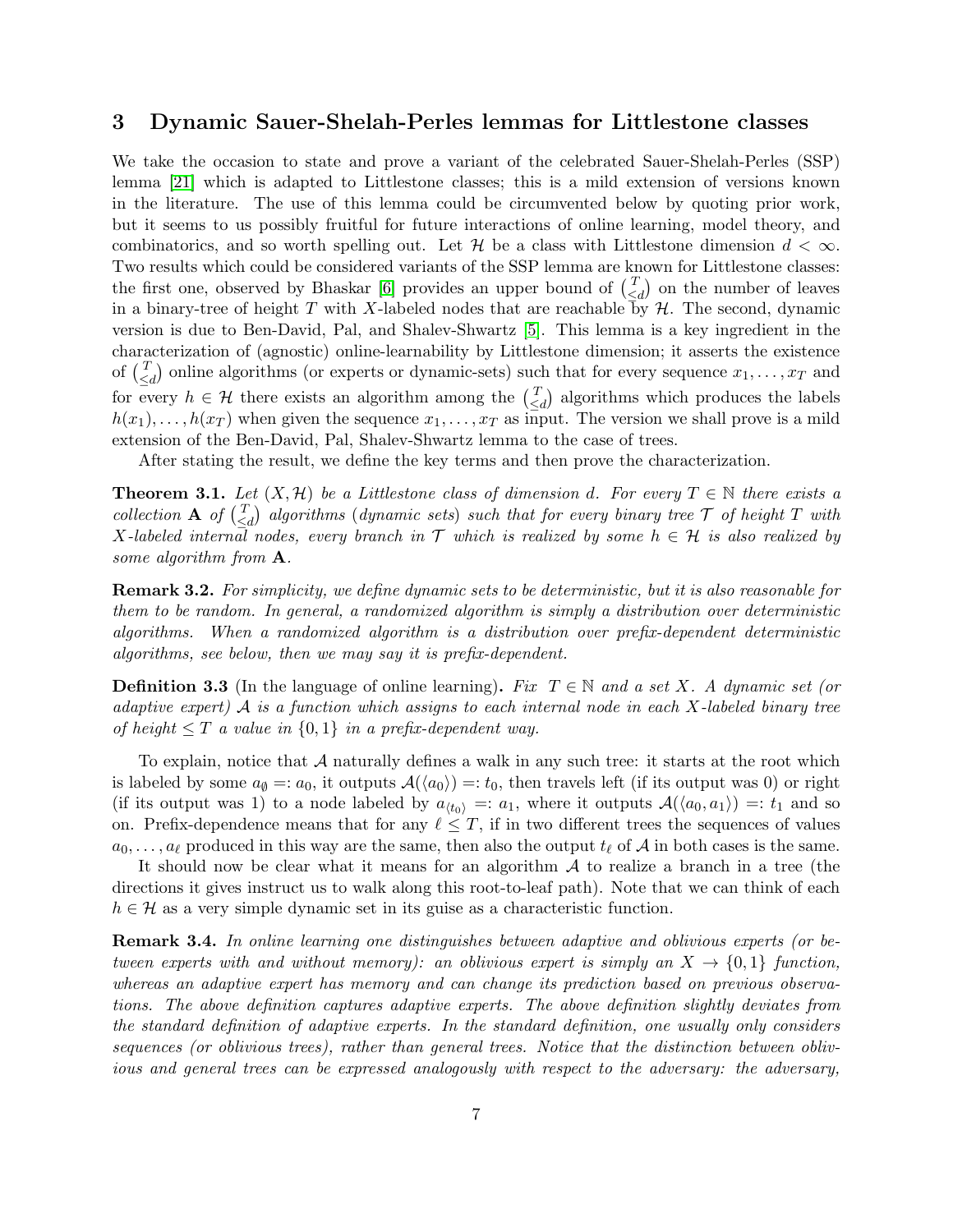who presents the examples to the online learner, can be oblivious – in which case it decided on the sequence of examples in advance, or it can be adaptive  $-$  in which case it decides which example to present at time t based on the predictions the online learning algorithm made up to time t. In this language, our version of the dynamic SSP applies also to adaptive adversaries, whereas the previous version was restricted to oblivious adversaries.

**Definition 3.5** (In more set-theoretic language). Let  $T \in \mathbb{N}$ , and  $\kappa = |X|^T$ . Consider the set  $\mathcal{E} \,=\, \langle e_i \,:\, i \,<\, \kappa \rangle$  of all T-element sequences of elements of X. A dynamic set assigns to each enumeration  $e_i$  a function  $f_i: T \to \{0,1\}$ , and the assignment must be coherent in the sense that if  $e_i \upharpoonright \beta = e_j \upharpoonright \beta$  then  $f_i \upharpoonright \beta = f_j \upharpoonright \beta$ .

**Example 3.6.** Let  $X = \mathbb{N}$ . Let A be the algorithm which receives  $a_t$  at time t and outputs 1 if  $a_t$ is the largest prime it has seen so far and 0 otherwise.

**Definition 3.7.** Given a possibly partial characteristic function g with dom(g)  $\subseteq X$  and range(g)  $\{0,1\}, \text{ define } H_g = \{h \in \mathcal{H} : g \subseteq h\}.$ 

<span id="page-7-0"></span>**Remark 3.8.** Observe that if H is a Littlestone class,  $H \subseteq H$  and f is a possibly partial, possibly empty characteristic function with dom(f)  $\subseteq X$  and  $a \in X$ , then

(★)  $\min\{\mathsf{Ldim}(H_{f\cup\{(a,0)\}}), \mathsf{Ldim}(H_{f\cup\{(a,1)\}})\} < \mathsf{Ldim}(H_f)$ 

i.e., on one side of any partition by a half-space the dimension must drop, since  $\mathsf{Ldim}(H_f)$  <  $Ldim(\mathcal{H}) = d$  is defined and finite. (This property is what enables the notion of Littlestone majority vote.)

Proof of Theorem [3.1.](#page-6-0) To define our algorithms some notation will be useful. By "tree" in this proof we always mean an X-labeled binary tree of height T. Given an algorithm  $\mathcal A$  and a tree  $\mathcal T$ , let  $\sigma = \sigma(\mathcal{A}, \mathcal{T}) = \langle a_i : i < T \rangle$  and let  $\tau = \tau(\mathcal{A}, \mathcal{T}) = \langle t_i : i < T \rangle$  denote the sequence of elements of X associated to the nodes traversed, and the corresponding outputs of  $A$ , respectively. Again, given A and T, let  $\gamma = \gamma(A, \mathcal{T}) = \langle g_i : i \langle \mathcal{T} \rangle$  be the sequence of partial characteristic functions given by  $g_i = \{(a_j, t_j) : j < i\}.$ 

We define the  $\begin{pmatrix} T \\ S \end{pmatrix}$  $\leq_d$ ) algorithms as follows. Each algorithm A is parametrized by a set  $A \subseteq$  $\{0,\ldots,T-1\}$  of size  $\leq d$  (and there is an algorithm for each such set). Given any tree T, the algorithm proceeds as follows. Upon reaching a node at level i labeled by  $a_i$ , it computes the values Ldim( $H_{g_i \cup \{(a_i,0)\}}$ ) and Ldim( $H_{g_i \cup \{(a_i,1)\}}$ ). Informally, it asks how the Littlestone dimension of the set  $H_{g_i}$  will change according to the decision on  $a_i$ . It then makes its decision by cases. If  $i \in A$ , then the algorithm chooses the value of  $t_i$  which will make Ldim $(H_{g_i \cup \{(a_i,t_i)\}})$  smaller, and in case of ties chooses 0. If  $i \notin A$ , then the algorithm chooses the value of  $t_i$  which will make Ldim( $H_{g_i \cup \{(a_i,t_i)\}}$ ) larger, and in case of ties chooses 1. This finishes the definition of our class **A**. Clearly the algorithms involved are all prefix dependent.

Let us verify that for any tree T and any  $h \in \mathcal{H}$  there is an algorithm in A realizing the same branch as h. Let  $(b_0, s_0), \ldots, (b_{t-1}, s_{t-1})$  denote the root-to-leaf path traversed by h. For each  $i < T$ , let  $f_i = \{(b_j, s_j) : j < i\}$  denote the partial characteristic function in play as we arrive to  $b_i$ . (Notice that necessarily each  $f_i \subseteq h$ .) Let us consider how we may use A to signal what to do. Let  $d^i = \text{Ldim}(H_{f_i})$ , let  $d_0^i = \text{Ldim}(H_{f_i \cup \{(a_i,0)\}})$  and let  $d_1^i = \text{Ldim}(H_{f_i \cup \{(a_i,1)\}})$ . There are several cases. If we know that at stage  $i$  the Ldim does not drop then by [3.8](#page-7-0) the choice is determined. If we know that the Ldim drops and  $d_0^i \neq d_1^i$  then the choice is determined by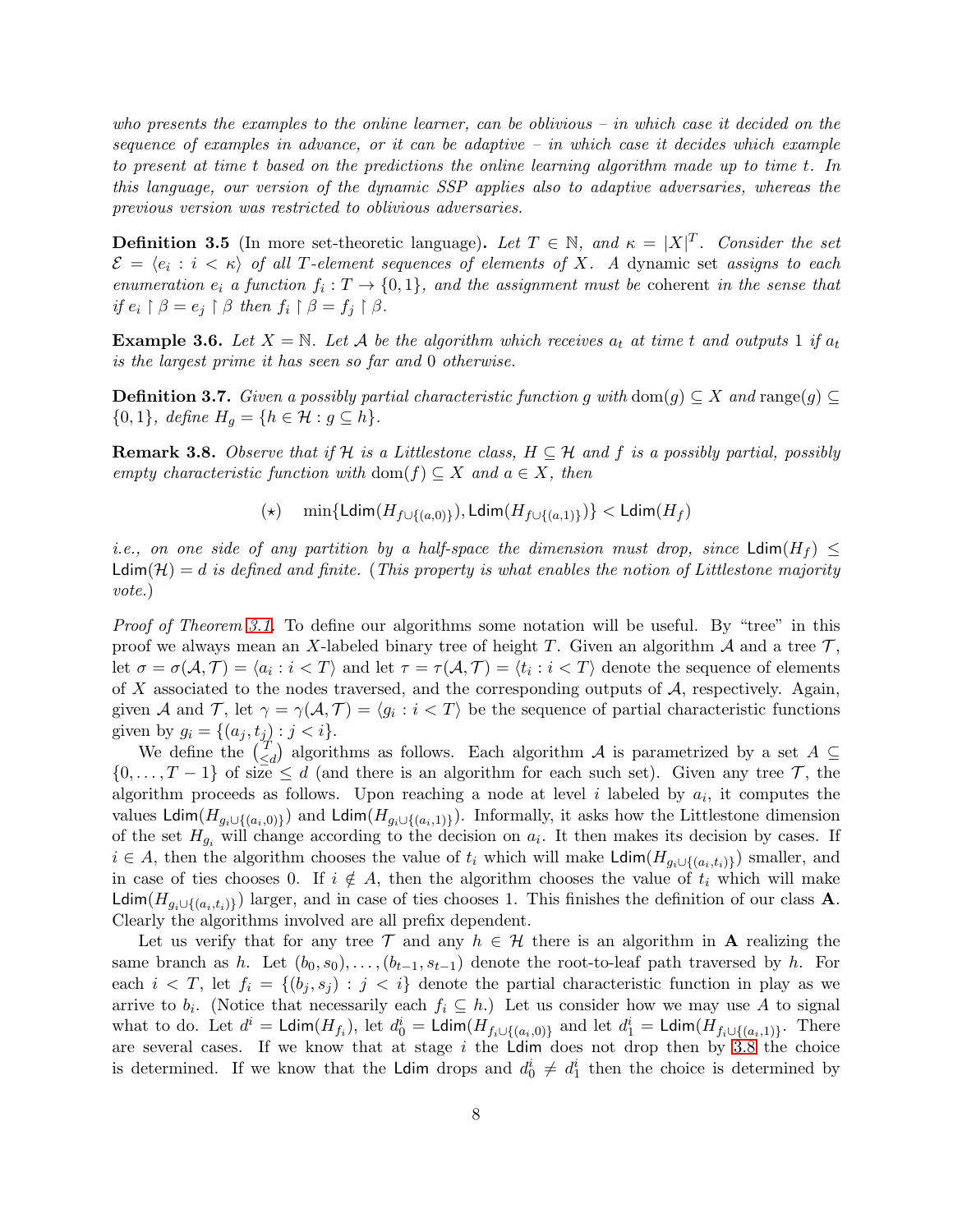knowing whether we chose the larger or smaller. If we know that **Ldim** drops and  $d_0^i = d_1^i$  then the choice is determined by knowing whether or not we went left. With this in mind, define  $B \subseteq \{0, \ldots, T-1\}$  to be  $B = \{i < T : (\text{ Ldim}(H_{f_i}) \ge \text{ Ldim}(H_{f_i \cup \{(a_i, 1-s_i)\}}) > \text{ Ldim}(H_{f_i \cup \{(a_i, s_i)\}}))\}$ or  $(\text{Ldim}(H_{f_i \cup \{(a_i,s_i)\}}) = \text{Ldim}((H_{f_i \cup \{(a_i,1-s_i)\}}) = \text{Ldim}(H_{f_i}) - 1$  and  $s_i = 1)$ . In English, B is the set of all  $i < T$  at which either there was only one way to make the dimension drop as much as possible, or both ways the dimension dropped by the same amount and we went left. Since at every  $i \in B$  the Littlestone dimension drops, necessarily  $|B| \leq d$ .

Consider the algorithm  $A \in \mathbf{A}$  parameterized by B. We argue by induction on  $i < T$  that  $g_i = f_i$ , that is,  $a_i = b_i$  and  $t_i = s_i$ . To start,  $a_0 = b_0$  is the label of the root. If  $i \notin B$ , then at this stage along the path traversed by  $h$ , either the Littlestone dimension did not drop as much as possible or  $s_i = 1$ . In the first case, there is only one value of  $t_i$  which will keep the dimension larger, and that is  $t_i = s_i$ . If the dimension went down equally for both successors, A will choose  $t_i = 1 = s_i$ . If  $i \in B$ , then here the Littlestone dimension must drop as much as possible, so either there is only one way to achieve this and so  $t_i = s_i$ , or both successors drop equally and  $t_i = 0 = s_i$ . This completes the proof.  $\Box$ 

We now verify that this is a characterization.

**Lemma 3.9.** Suppose  $(X, \mathcal{H})$  does not have finite Littlestone dimension. Then for every  $d \in \mathbb{N}$ , for all sufficiently large  $T \in \mathbb{N}$  and every collection **A** of  $\begin{pmatrix} T \\ \leq \end{pmatrix}$  $\begin{pmatrix} 1 \\ 2 \end{pmatrix}$  dynamic sets, there is some binary tree  $\mathcal T$  of height  $T$  with X-labeled internal nodes and some  $\overline{h} \in \mathcal H$  which realizes a branch in  $\mathcal T$  not realized by any algorithm from A.

*Proof.* Suppose d is given. Choose T large enough so that  $2^T > T^d$ . Since Ldim is not finite, we may construct a full binary tree of height  $T$  whose nodes are labeled by  $X$  and such that every branch is realized by some  $h \in \mathcal{H}$ . However, every algorithm  $\mathcal{A} \in \mathbf{A}$  realizes one and only one branch in  $\mathcal{T}$ , so there are not enough of them to cover all branches. branch in  $\mathcal T$ , so there are not enough of them to cover all branches.

One final point. We have verified that the algorithms  $A$  built for  $H$  in [3.1](#page-6-0) can realize any branch in any relevant tree which is realized by an element of  $H$ . It is useful to observe that **A** simulates  $H$  in an even stronger way: its algorithms can continue to simulate the realization of branches by  $H$  even when we weaken the notion of realization to allow a certain number of mistakes.

Corollary 3.10. Let H be a Littlestone class of dimension d, let  $T \in \mathbb{N}$ , and let A be the family of  $\binom{T}{\leq}$  $\begin{pmatrix} T \ \leq d \end{pmatrix}$  algorithms constructed for H in Theorem [3](#page-6-0).1. Let  $\mathcal T$  be any binary tree of height T with X-labeled internal nodes. Given any branch  $(a_0, t_0), \ldots, (a_{T-1}, t_{T-1})$  and any  $h \in \mathcal{H}$ , let  $S = \{i \leq T, j \leq T\}$  $T : h(a_i) \neq t_i$  be the set of "mistakes" made by h for this branch. Then there is an algorithm  $A \in \mathbf{A}$  which makes the same set of mistakes for this branch.

*Proof.* Consider a new tree  $\mathcal{T}_{*}$  where all the nodes at level i have the same label  $a_i$  (the tree is "oblivious"). So branches through  $\mathcal{T}_{*}$  amount to choosing subsets of  $\{a_i : i < T\}$ . This special tree also falls under the jurisdiction of Theorem [3.1,](#page-6-0) and so gives our corollary.

### 4 Existence

In this section we give an existence proof for  $\epsilon$ -excellent sets via regret bounds. To begin we re-present the definitions of good and excellent in the language of probability.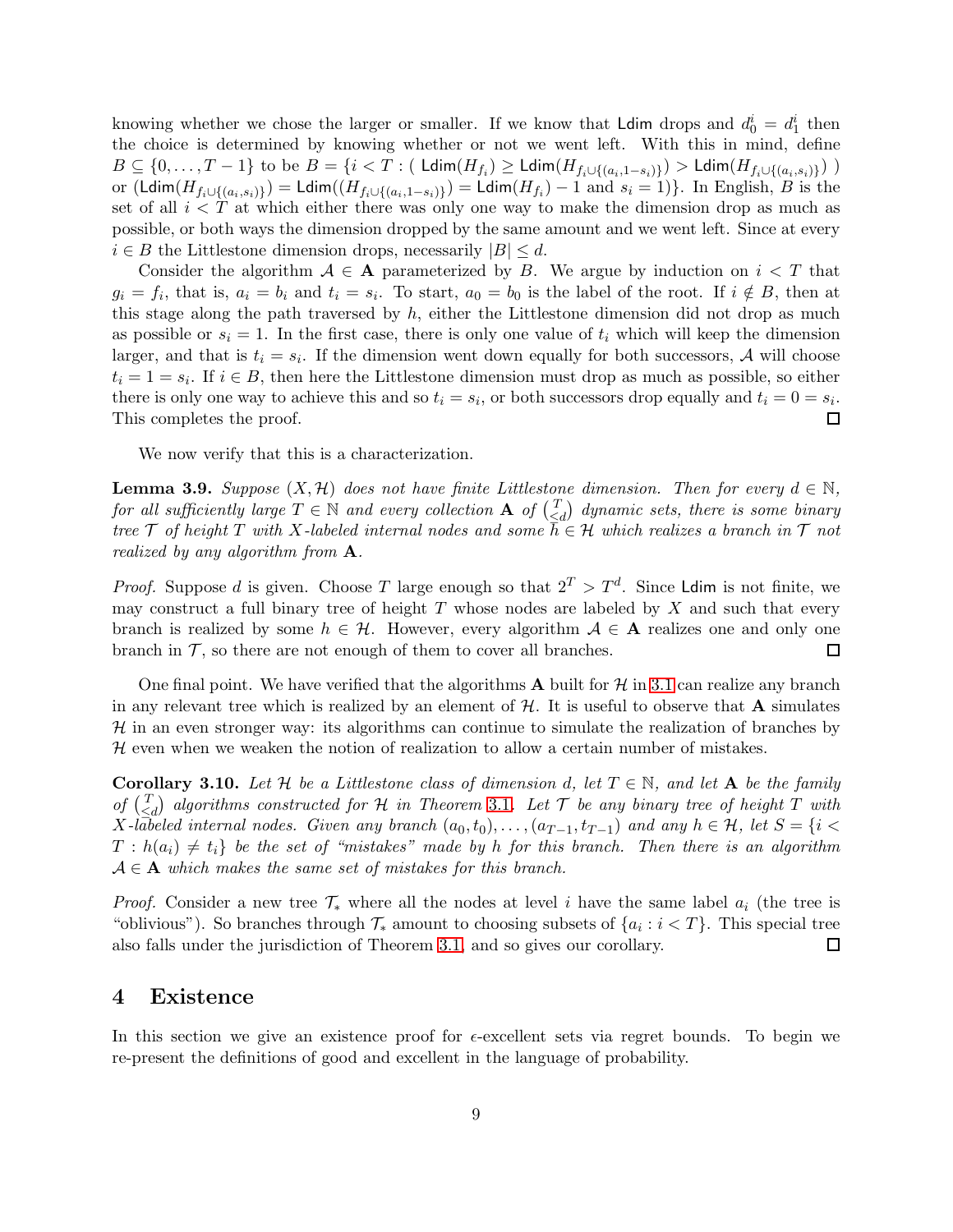$\epsilon$ -Good and  $\epsilon$ -Excellent Distributions. Let  $\mathcal{H} \subseteq \{0,1\}^{\mathcal{X}}$ . We say a distribution P over X is  $\epsilon$ -good w.r.t H if

$$
(\forall h \in \mathcal{H}) : \Pr_{x \sim P}[h(x) = 1] \in [0, \epsilon] \cup [1 - \epsilon, 1].
$$

Similarly, a distribution Q over  $\mathcal H$  is  $\epsilon$ -good if

$$
(\forall x \in \mathcal{X}) : \Pr_{h \sim Q}[h(x) = 1] \in [0, \epsilon] \cup [1 - \epsilon, 1].
$$

Next, a distribution P over  $\mathcal X$  is  $\epsilon$ -excellent if

$$
(\forall\ \epsilon\text{-good }Q) : \Pr_{h \sim Q, x \sim P}[h(x) = 1] \in [0,\epsilon] \cup [1-\epsilon,1].
$$

Finally, a distribution Q over  $\mathcal H$  is  $\epsilon$ -excellent if

$$
(\forall \epsilon\text{-good } P) : \Pr_{h \sim P, x \sim Q}[h(x) = 1] \in [0, \epsilon] \cup [1 - \epsilon, 1].
$$

We say that a subset of H or of X is  $\epsilon$ -good ( $\epsilon$ -excellent) if the uniform distribution on it is  $\epsilon$ -good  $(\epsilon$ -excellent).

In the process of extracting large  $\epsilon$ -excellent subsets of  $\mathcal H$  we use trees whose nodes are labelled by  $\epsilon$ -good distributions; let us refer here to such trees as  $\epsilon$ -good trees.

**Definition 4.1.** Note that each hypothesis  $h \in \mathcal{H}$  naturally realizes a branch in an  $\epsilon$ -good tree  $\mathcal{T}$ . The tree T is said to be shattered by H if every branch is realized by some  $h \in \mathcal{H}$ .

**Discussion 4.2.** Note that for any H the definitions of  $\epsilon$ -good and excellent distributions are always trivially meaningful: consider a distribution concentrating on a single element. When  $(X, \mathcal{H})$  is a Littlestone pair, the natural adaptation of Fact [2.2](#page-4-0) to this setting will give many nontrivial examples.

<span id="page-9-1"></span>**Theorem 4.3.** Let H be an hypothesis class, let  $\mathcal T$  be an  $\epsilon$ -good complete binary tree that is shattered by  $H$ , and let T denote the depth of T. Then, for every online learning algorithm A, the tree  $\mathcal T$  witnesses a lower bound on the regret of  $\mathcal A$  in the following sense. There exist distributions  $\mathcal{D}_1,\ldots,\mathcal{D}_T$  over  $X\times\{0,1\}$  such that an independent sequence of random examples  $(x_t,y_t)\sim\mathcal{D}_t, t=0$  $1, \ldots, T$  satisfies the following:

- The expected number of mistakes A makes on the random sequence is at least  $\frac{T}{2}$ .
- $\exists h \in \mathcal{H}$  whose expected number of mistakes on the random sequence is at most  $\epsilon \cdot T$ .

Thus, the expected regret of A w.r.t H on the random sequence is at least  $(\frac{1}{2} - \epsilon) \cdot T$ .

Before we prove this theorem, let us demonstrate how one can use it to bound the maximum depth of an  $\epsilon$ -good tree which is shattered by a Littlestone class  $\mathcal{H}$ : it is known that for every class H and for every  $T \in \mathbb{N}$  there exists an algorithm A whose expected<sup>[4](#page-9-0)</sup> regret w.r.t any sequence of examples  $(x_1, y_1), \ldots, (x_T, y_T)$  is

$$
O(\sqrt{d \cdot T}),\tag{1}
$$

<span id="page-9-0"></span><sup>&</sup>lt;sup>4</sup>The algorithm  $\mathcal A$  is randomized.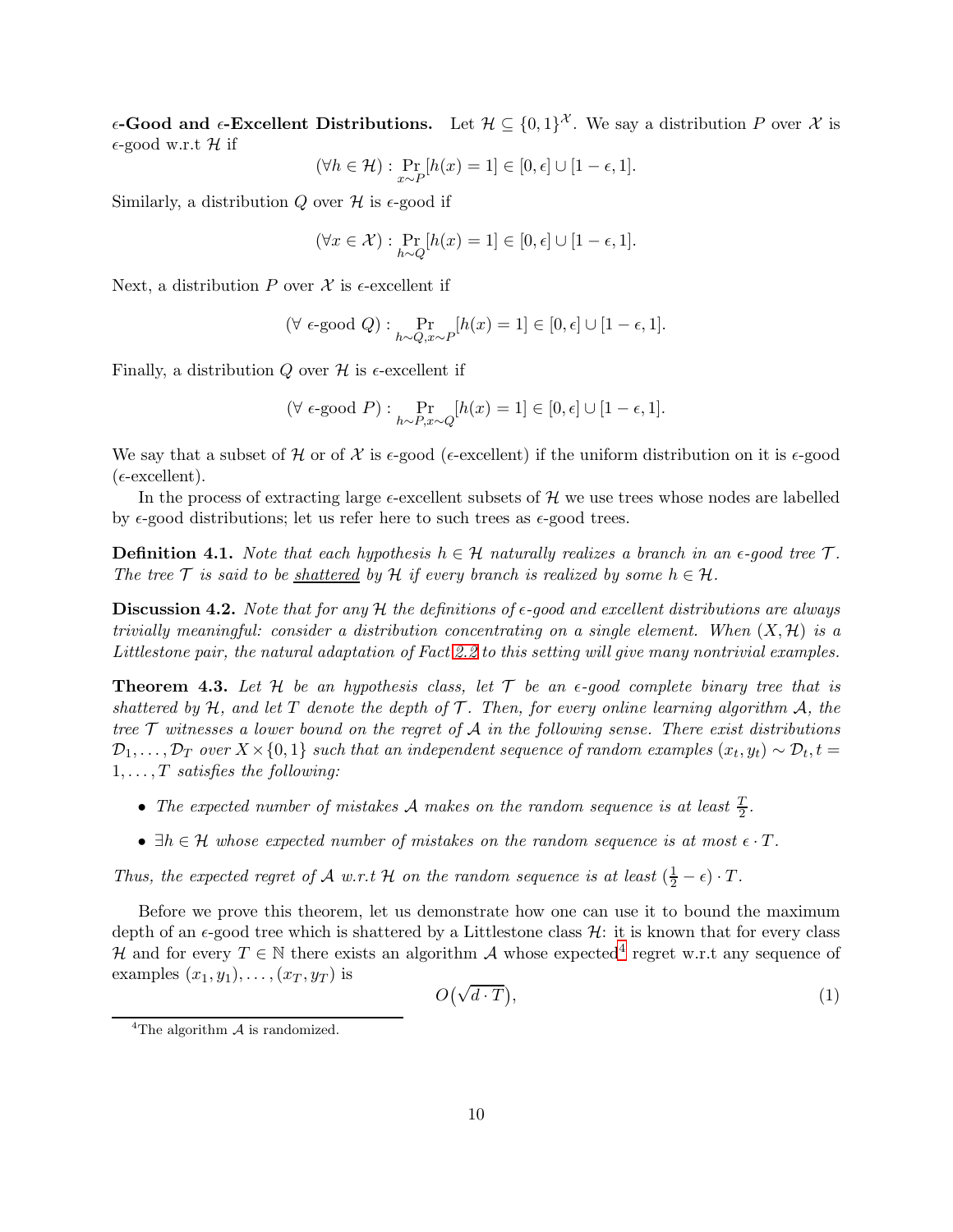where d is the Littlestone dimension of  $H$ , and the big oh notation conceals a fixed numerical constant.<sup>[5](#page-10-0)</sup> Thus, by Theorem [4.3,](#page-9-1) it follows that if there exists a (complete)  $\epsilon$ -good tree that is shattered by  $H$  of depth  $T$  then  $T$  must satisfy the following inequality:

$$
\left(\frac{1}{2} - \epsilon\right) \cdot T \le O\left(\sqrt{d \cdot T}\right).
$$

Indeed, the LHS in the above inequality is a lower bound on the expected regret of  $A$ , where as the RHS is an upper bound on it. A simple arithmetic manipulation yields that  $T = O(d/(1/2 - \epsilon)^2)$ . Thus, we get the following corollary:

<span id="page-10-1"></span>**Corollary 4.4.** Let H be a class with Littlestone dimension  $d < \infty$  and let  $\epsilon \in [0, \frac{1}{2}]$  $\frac{1}{2}$ ]. Denote by  $d_{\epsilon}$ the maximum possible depth of a complete  $\epsilon$ -good tree which is shattered by H. (Note that  $d_0 = d$ .) Then,

$$
d_{\epsilon} = O\Big(\frac{d}{\left(\frac{1}{2} - \epsilon\right)^2}\Big).
$$

*Proof of Theorem [4.3.](#page-9-1)* Let  $\mathcal T$  be a tree and  $\mathcal A$  be an online algorithm as in the premise of the theorem. We begin with defining the distributions  $\mathcal{D}_t$ . We first note that the label in each distribution  $\mathcal{D}_t$  is deterministic; that is, there exist a distribution  $D_t$  over X and a label  $y_t \in \{0,1\}$  such that a random example  $(x, y) \sim \mathcal{D}_t$  satisfies that  $y = y_t$  always (with probability = 1) and  $x_t \sim D_t$ . The distributions  $D_i$  and labels  $y_i$  correspond to a branch of  $\mathcal T$  as follows:

- Initialize  $t = 1$ , set the "current" node  $v_t$  to be the root of the tree.
- For  $t = 1, \ldots, T$ 
	- 1. Let  $D_t$  denote the  $\epsilon$ -good distribution  $D_{v_t}$  which is associated with  $v_t$ .
	- 2. Define the label  $y_t$  to be 1 if and only if

$$
\Pr_{(x_i)_{i=1}^t \sim \prod_{i=1}^t D_i, \mathcal{A}} \Big[ \mathcal{A} \big( x_t; (x_{t-1}, y_{t-1}), \dots, (x_1, y_1) \big) = 1 \Big] \leq 1/2,
$$

where  $A$  is the considered online algorithm. (Note that the above probability is taken w.r.t the sampling of the  $x_i$ 's, as well as the randomness of  $A$  in case it is a randomized algorithm.) I.e. the adversary forces that the algorithm errs with probability at least  $1/2$  on  $x_t$  when given an input sequence  $(x_1, y_1), \ldots, (x_{t-1}, y_t), x_t$ , where the  $x_i$ 's are sampled from the  $D_i$ 's.

- 3. Set  $v_{t+1}$  to be the root of the subtree corresponding to the label  $y_t$ .
- Output the sequence  $(D_1, y_1), \ldots, (D_T, y_T)$ .

Let  $(x_t)_{t=1}^T \sim \prod_{t=1}^T D_t$  and fix  $t \leq T$ . Let  $\hat{y}_t = \mathcal{A}(x_t; (x_{t-1}, y_{t-1}), \dots, (x_1, y_1))$  be the prediction of A on  $x_t$ . Thus, by construction  $\hat{y}_t \neq y_t$  with probability at least  $1/2$ , and therefore, by linearity of expectation:

$$
\mathbb{E}_{(x_t)_{t=1}^T \sim \prod_{t=1}^T D_t, \mathcal{A}} \Big[ \sum_{t=1}^T 1[y_t \neq \hat{y}_t] \Big] \ge \frac{T}{2}.
$$

<span id="page-10-0"></span><sup>&</sup>lt;sup>5</sup>The derivation of the (optimal) bound of  $O(\sqrt{d \cdot T})$  is somewhat involved [\[1\]](#page-20-6), however a slightly weaker bound of  $O(\sqrt{d \cdot T \log T})$  can be proven using elementary arguments [\[5\]](#page-20-5).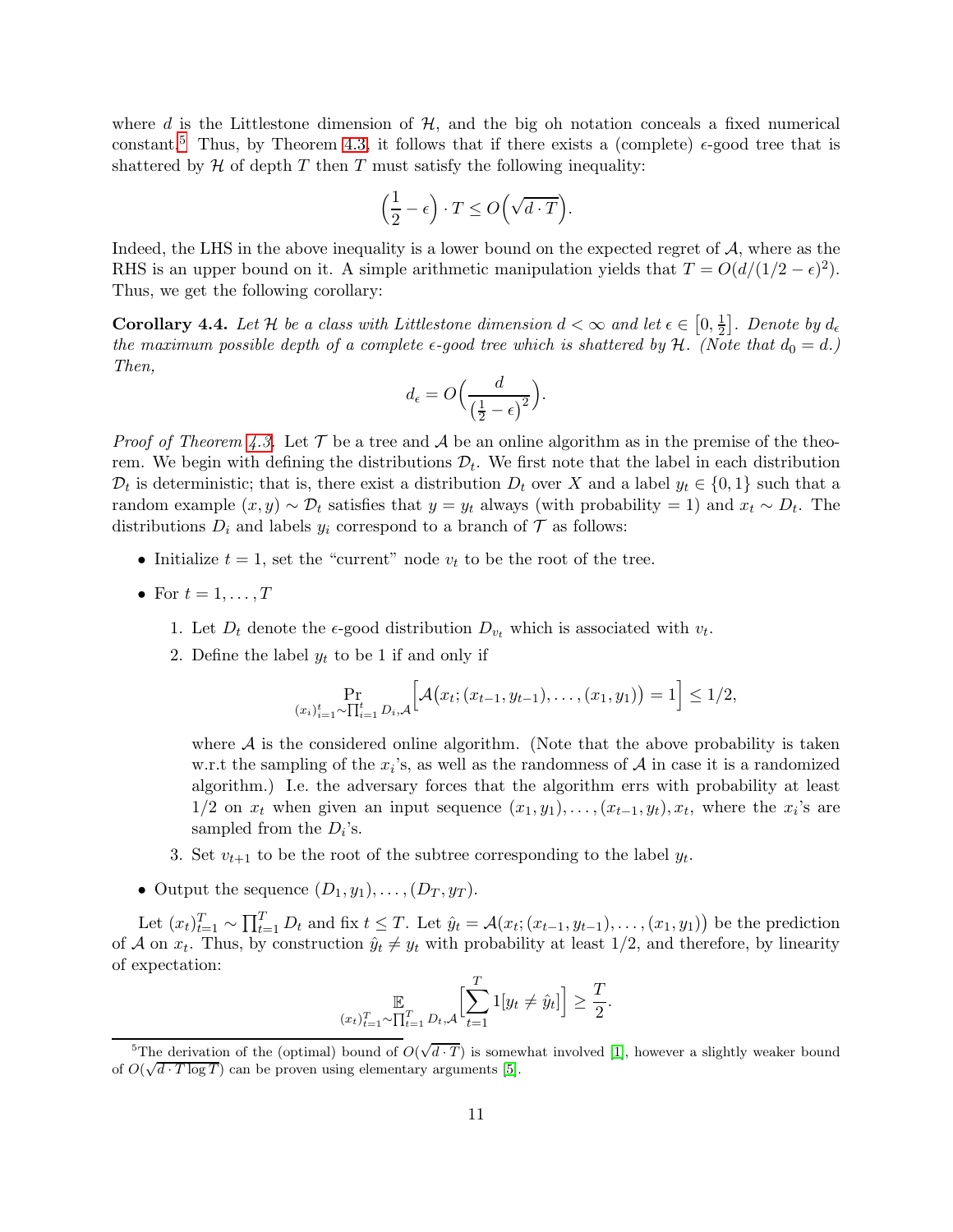It thus remains to show that there exists  $h \in \mathcal{H}$  whose expected number of mistakes is at most  $\epsilon \cdot T$ . Indeed, this follows by considering an hypothesis  $h \in \mathcal{H}$  which realizes the branch corresponding to  $(D_t, y_t)_{t=1}^T$ . Indeed, for each fixed distribution  $D_t$  on the branch  $\mathcal{B}$ , the probability that h errs on  $x_t \sim D_t$  is at most  $\epsilon$ . Thus, by linearity of expectation, the expected number of mistakes is at most  $\epsilon \cdot T$ , and therefore there exists h as stated.  $\Box$ 

Discussion 4.5. To explain the use of Littlestone dimension hidden in this argument we emphasize that the above proof relies on deep ideas from online learning which are worth highlighting, although this is not formally necessary at this point. We also emphasize that this discussion surveys much prior work and not only what we do here.

There are two main ideas: the first one has to do with no-regret algorithms (such as the multiplicative-weights algorithm, see e.g. [\[14\]](#page-20-10)). Consider a set of  $m < \infty$  experts (say weather forecasters), and every evening each of them tells us whether they think it will rain tomorrow or not. Then, we use this list of predictions to make a prediction of our own. Can we come up with a strategy that will quarantee that over a course of  $T$  days our prediction will not be much worse than that of the best expert in hindsight? No-regret algorithms address this problem and provide regret bounds of roughly  $\sqrt{T \cdot \log m}$ : namely such algorithms make at most roughly  $\sqrt{T \cdot \log m}$ mistakes more than the best expert. We stress that the m experts can be arbitrary algorithms; in particular they may base their prediction at day t based on all information up to that point (i.e. prefix-dependence).

The second main idea, which is where the Littlestone dimension is used, is that any (possibly infinite) Littlestone class H can be covered by a finite set of experts: that is, for every  $T < \infty$  there is a set of  $\binom{T}{\leq Ldim(\mathcal{H})}$  dynamic-sets which cover all hypotheses on H with respect to sequences of length T. Thus, by applying no-regret algorithms on the (finite!) set of experts ensure our regret is small relative to the best  $h \in \mathcal{H}$ .

These two ideas imply that there are no-regret algorithms for any Littlestone class. Our bound on  $d_{\epsilon}$ , the maximal height of an  $\epsilon$ -good complete shattered tree, exploits these connections in the new setting of  $\epsilon$ -good trees.

<span id="page-11-0"></span>**Corollary 4.6.** Let H be a Littlestone class of finite Littlestone dimension  $d, \epsilon < \frac{1}{2}$ , and  $d_{\epsilon}$  from [4](#page-10-1).4. Then for any finite  $H \subseteq \mathcal{H}$  there is  $A \subseteq H$ ,  $|A| \leq \epsilon^{d_{\epsilon}} |H|$  such that A is  $\epsilon$ -excellent.

## 5 An Alternative Derivation Using Closure Properties

In this section we lay out an alternative argument for upper bounding  $d_{\epsilon}$ , the maximal depth of an  $\epsilon$ -good tree which is shattered by  $\mathcal H$  when  $\epsilon < \frac{1}{2}$  and  $\mathcal H$  is a Littlestone class. The resulting bound is significantly weaker than the one stated in Corollary [4.4,](#page-10-1) but the reasoning may perhaps be more intuitive. In particular, it does not rely on the notion of regret from online learning.

In the rest of this section, let  $\epsilon < \frac{1}{2}$  be arbitrary but fixed.

The first idea is to exploit certain closure properties of Littlestone classes. Fix for awhile some  $k \in \mathbb{N}$  and some function  $B: \{0,1\}^k \to \{0,1\}$ . Given  $(X, \mathcal{H})$ , let  $(X, \mathcal{H}^{(B)})$  denote the class

$$
\mathcal{H}^{(B)} = \left\{ B(h_1, \ldots, h_k) : h_i \in \mathcal{H} \right\},\
$$

where  $B(h_1, \ldots, h_k)$  denotes the function which takes  $x \in X$  to  $B(h_1(x), \ldots, h_k(x)) \in \{0, 1\}$ . Informally, we enrich  $H$  by adding some additional hypotheses which come from applying  $B$  to k-tuples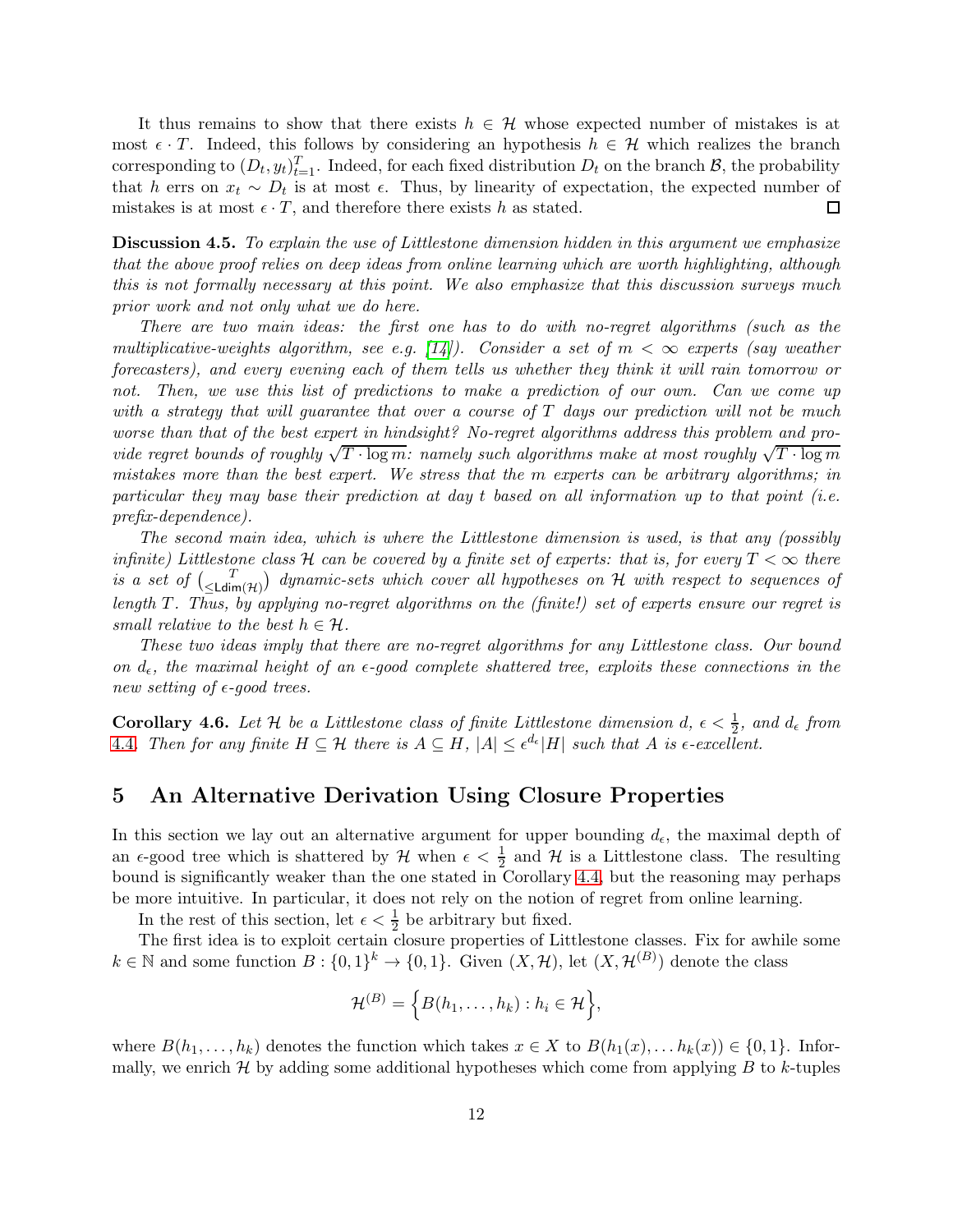of elements of  $H$ . We stress that although  $B$  can be arbitrary, it is fixed for any instance of this construction.

It has been shown that if H is a Littlestone class (i.e.  $\text{Ldim}(X,\mathcal{H}) < \infty$ ) then also  $\mathcal{H}^{(B)}$  is a Littlestone class [\[2,](#page-20-11) [9\]](#page-20-12). In particular,

$$
\mathsf{Ldim}\big(X,\mathcal{H}^{(B)}\big)=O\Big(\mathsf{Ldim}\big(X,\mathcal{H}\big)\cdot k\cdot\log k\Big),
$$

where the big oh notation conceals a universal numerical constant. Let us sketch a proof of this fact using the language of section three. If  $\text{Ldim}(X, \mathcal{H}) = d$  then for any integer T we have a set  $\mathcal{E}_T$  of  $\binom{T}{\epsilon}$  $\begin{bmatrix} T \ \le d \end{bmatrix}$  dynamic sets which simulate H on any X-labeled binary tree of height T. To see that  $\mathcal{H}^{(B)}$  is  $\overline{\text{also}}$  a Littlestone class it would suffice to show that the same is true for some  $d'$  replacing d. For each T, and for each k-tuple of dynamic sets  $E_1, \ldots, E_k$  from  $\mathcal{E}_T$ , let  $B(E_1, \ldots, E_k)$  denote the dynamic set which operates by applying B to the outputs of  $E_1, \ldots, E_k$ . Let  $\mathcal{E}_T(B) = \{B(E_1, \ldots, E_k):$  $E_1, \ldots, E_k \in \mathcal{E}_T$ . Observe that this collection of dynamic sets simulates  $\mathcal{H}^{(B)}$  on any X-labeled binary tree of height T and its size will remain polynomial in T (at most roughly  $T^{dk}$ ). On the other hand, had  $\mathcal{H}^{(B)}$  not been a Littlestone then one would need  $2^T >> T^{dk}$  dynamic sets to cover it.

One more step is needed here: we may also apply  $B$  dually to  $X$  rather than  $H$ . To make sense of this, consider  $(X, \mathcal{H})$  as a bipartite graph with an edge between  $x \in X$  and  $h \in \mathcal{H}$  if  $h(x) = 1$ . In this picture,  $\mathcal{H}^{(B)}$  added some new points to the side of H and defined a rule for putting an edge between any such new point and any given element of  $X$ . To apply  $B$  dually, we carry out the parallel operation for X instead. That is, let  $(X^{(B)}, \mathcal{H})$  be the class where X is enriched by new elements as follows: for any  $x_1, \ldots, x_k \in X$  define an element  $B(x_1, \ldots, x_k)$  and for any  $h \in \mathcal{H}$ , define  $h(B(x_1, \ldots, x_k)) = 1$  if and only if  $B(h(x_1), \ldots, h(x_k)) = 1$ . Recalling section one, the dual of a Littlestone class is a Littlestone class, so  $(X^{(B)}, \mathcal{H})$  is Littlestone, though the Ldim may be quite a bit larger.<sup>[6](#page-12-0)</sup>.

We may summarize this part by saying: for any  $k \in \mathbb{N}$  and any function  $B: \{0,1\}^k \to \{0,1\}$ , if  $(X, \mathcal{H})$  is a Littlestone class, then  $(X^{(B)}, \mathcal{H})$  is a Littlestone class too.

How is this useful for deriving a bound on  $d_{\epsilon}$ ? Suppose we are given an  $\epsilon$ -good tree  $\mathcal T$  which is shattered by H. Choose k large enough:  $k = O(\text{VCdim}(X, \mathcal{H})/(\frac{1}{2} - \epsilon)^2)$  will suffice. Let B:  $\{0,1\}^k \to \{0,1\}$  be the majority vote operation given by  $(x_1,\ldots,x_k) \to 0$  if  $\{1 \le i \le k : a_i = 0\} \ge 0$ 1  $\frac{1}{2}k$  and  $(x_1, \ldots, x_k) \mapsto 1$  otherwise. Suppose we independently sample k elements  $x_1, \ldots, x_k$  from one of the  $\epsilon$ -good distributions labeling our given tree. Then by our choice of k, the VC theorem tells us that, with positive probability, the trace of each  $h \in \mathcal{H}$  on this sample is close enough to its true proportion. Here "close enough" means that the error is less than  $\frac{1}{2} - \epsilon$ . In particular, with positive probability, for every  $h \in \mathcal{H}$  the majority vote  $B(h(x_1), \ldots, h(x_k))$  on this sample agrees with the opinion of the  $\epsilon$ -good distribution on h. We can therefore sample k elements from each of the distributions labeling the nodes of the tree and with positive probability, all samples will be correct in this way.

The crucial observation follows: any full binary  $\epsilon$ -good tree T which is shattered by H can be transformed to a (standard) full binary tree  $\mathcal{T}'$  of the same height which is shattered by the class  $(X^{(B)}, \mathcal{H})$ . That is, there exists a choice of k elements for each node in  $\mathcal{T}$  such that the corresponding tree  $\mathcal{T}'$  whose nodes are labelled by the k-wise majority votes of these elements (i.e. by the appropriate  $B(x_1,...,x_k)$  is shattered by  $(X^{(B)}, \mathcal{H})$ . This shows that the length of  $\mathcal{T}'$  (and

<span id="page-12-0"></span><sup>&</sup>lt;sup>6</sup>It is known that  $\mathsf{Ldim}(X, \mathcal{H}) \leq 2^{2^{\mathsf{Ldim}(\mathcal{H}, X)}}$ .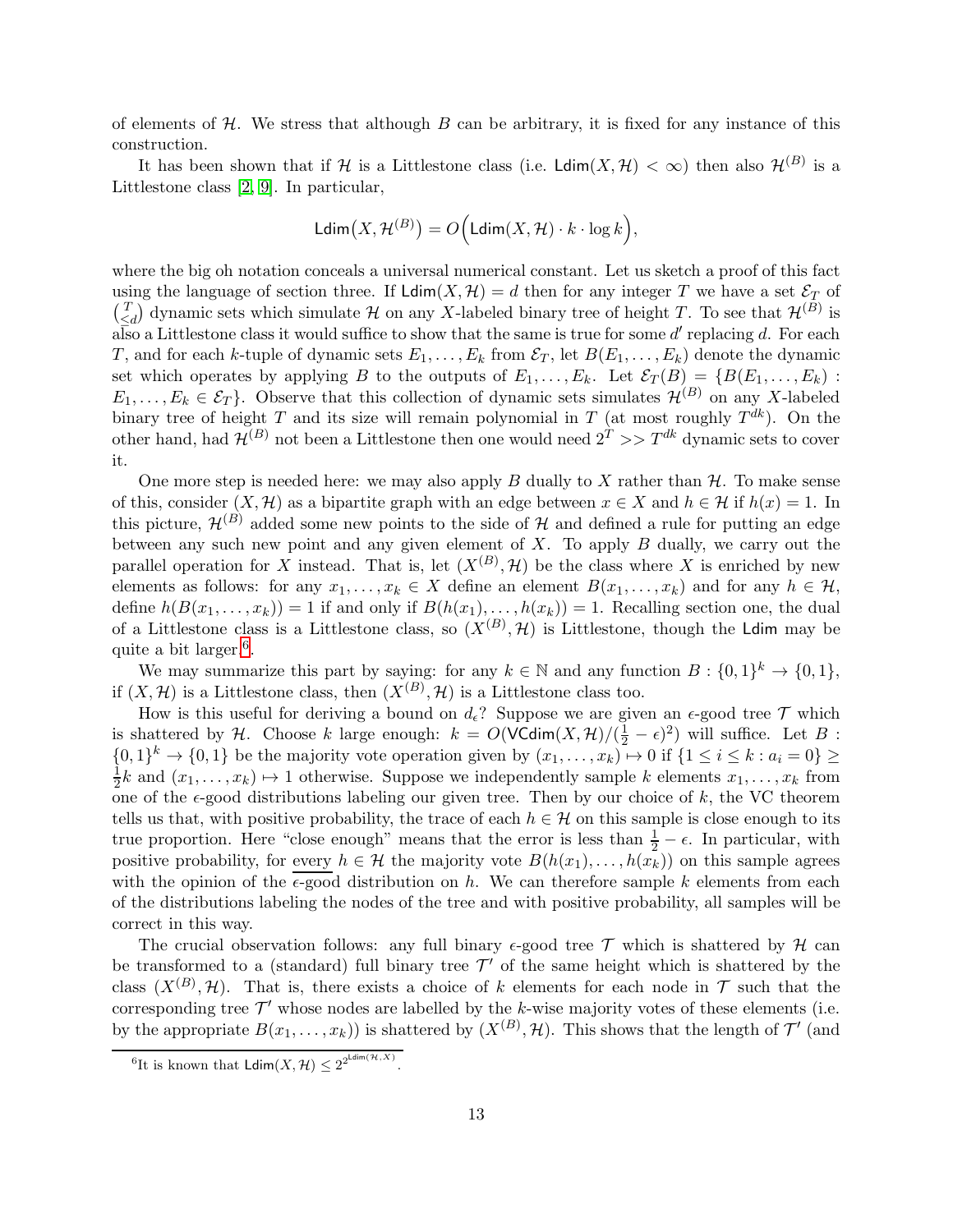also of  $\mathcal{T})$  is bounded by  $\mathsf{Ldim}(X^{(B)}, \mathcal{H})$  which is finite. (Note that this argument implicitly gives an inequality between the approximate and virtual Littlestone dimension, which are defined in the next section.)

This completes the sketch of the proof.

This argument is closer in spirit to similar arguments in VC theory concerning the variability of the VC dimension under natural operations. The obtained bounds however are much weaker (at least double-exponentially weaker than the bound in Corollary [4.4\)](#page-10-1).

# 6 Approximate and virtual Littlestone dimension

In this section we apply our earlier results to analyze two a priori strengthenings of Littlestone dimension. Both depend on a choice of  $\epsilon < \frac{1}{2}$ . The first comes from observing that  $\epsilon$ -good sets behave much like elements; we might call them "virtual elements." The "virtual" Littlestone dimension asks about the maximal height of a tree where the nodes can be labeled by possibly virtual elements of  $X$ . A second definition comes from allowing a small fraction of mistaken edges in the definition of "h realizes a branch."

**Convention 6.1.** For this section, let  $(X, \mathcal{H})$  be some hypothesis class, and for most of this section, let  $\epsilon < \frac{1}{2}$  be arbitrary but fixed.

<span id="page-13-0"></span>**Definition 6.2.** A virtual element is an  $\epsilon$ -good set.

Notice that all elements of  $X$  are also virtual elements. In [6.2](#page-13-0) "virtual element" really abbreviates "possibly virtual element;" we may use "strictly virtual element" otherwise.

<span id="page-13-1"></span>Definition 6.3. Virtual dimensions:

- 1. The virtual Littlestone dimension of H is the depth  $\ell$  of the largest complete binary tree whose nodes are labeled by virtual elements and such that every branch is realized by some element of H, i.e. for every root-to-leaf path  $(a_0, t_0), \ldots, (a_{\ell-1}, t_{\ell-1}),$  where the  $a_i$ 's are virtual elements and the  $t_i$ 's are 0 or 1, there is  $h \in \mathcal{H}$  such that  $\mathbf{t}(a_i, h) = t_i$  for  $i = 0, \ldots, \ell - 1$ .
- 2. The virtual Threshold dimension of H is the largest k such that there exist  $\bar{a} = \langle a_i : i < k \rangle$ ,  $\bar{h} = \langle h_i : i < k \rangle$  where  $\bar{a}$  is a sequence of distinct virtual elements of X and  $\bar{h}$  is a sequence of distinct elements of  $\mathcal H$  and  $\mathbf t(a_i, h_j) = 1$  if and only if  $i < j$ .

**Remark [6](#page-13-1).4.** In 6.3, it would also be reasonable to consider a case where the elements of  $H$  are allowed to be virtual; note that for the definitions to make sense, the h's would then need to possess some degree of excellence (not necessarily faced with any good set, but at least towards those relevant to the present configuration).

**Remark [6](#page-13-1).5.** Also, in 6.3, it may be interesting to consider the case where virtual elements are required to have some minimal size (say,  $\geq \eta |H|$  for some  $\eta = \eta(\epsilon)$ ), since such elements are likely to be visible to random sampling; however, we do not follow this direction here.

<span id="page-13-2"></span>Definition 6.6. Approximate dimensions: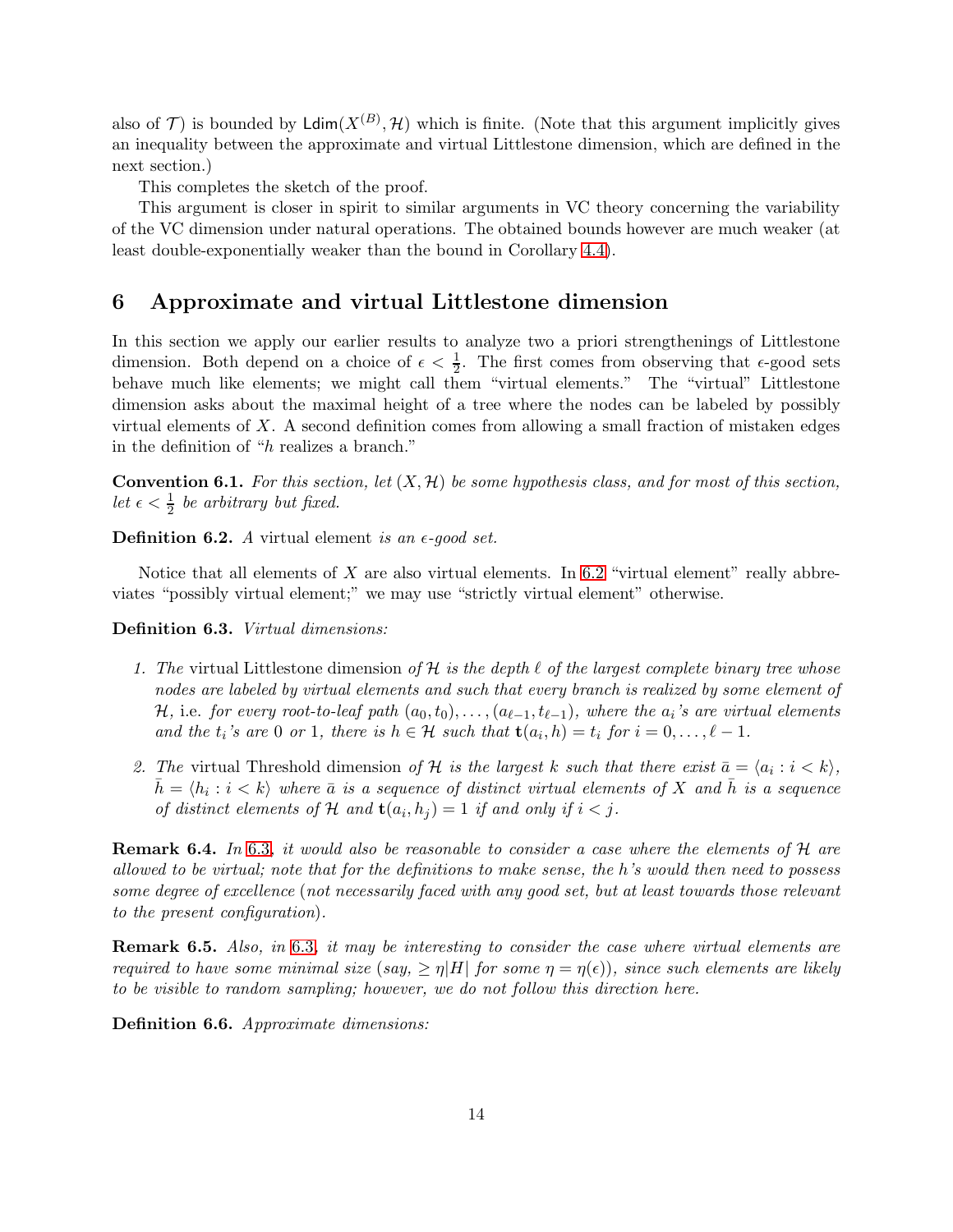- 1. The approximate Littlestone dimension of H is the depth  $\ell$  of the largest complete binary tree whose nodes are labeled by elements and such that every branch is  $\epsilon$ -realized by some element of H, meaning that for every root-to-leaf path  $(a_0, t_0), \ldots, (a_{\ell-1}, t_{\ell-1})$ , where the  $a_i$ 's are elements of X and the  $t_i$ 's are 0 or 1, there is  $h \in \mathcal{H}$  such that  $|\{i \leq \ell : h(a_i) \neq t_i\}| < \epsilon \ell$ .
- 2. The approximate Threshold dimension of H is the largest k such that there exist  $\bar{a} = \langle a_i : A_i \rangle$  $i < k$ ,  $\bar{h} = \langle h_i : j < k \rangle$  where  $\bar{a}$  is a sequence of distinct elements of X and  $\bar{h}$  is a sequence of distinct elements of H and at most  $\epsilon \cdot k^2$  of the pairs  $(i, j) \in [k] \times [k]$  satisfy  $h_i(x_i) \neq 1[i \lt j]$ . Equivalently, a random pair  $(i, j)$  is connected according to the half-graph relation with probability at least  $1 - \epsilon$ .

In both cases, we may say " $\epsilon$ -approximate" or " $\epsilon$ -virtual" when the specific value of  $\epsilon$  is important.

**Theorem 6.7.** Let  $\epsilon < \frac{1}{2}$  be given. Then the following are equivalent:

- 1. The Littlestone dimension of H is finite.
- 2. The Threshold dimension of H is finite.
- 3. The virtual Littlestone dimension of H is finite.
- 4. The virtual Threshold dimension of H is finite.
- 5. The approximate Littlestone dimension of H is finite.

*Proof.* Clearly  $(3)$ ,  $(5)$  imply  $(1)$ , and  $(4)$  implies  $(2)$ .

We know (1)  $\iff$  (2) by the unstable formula theorem (or "Hodges' lemma") and (3)  $\iff$ (4) by an identical proof, working with the tree and graph given by considering each  $a_i$  to be an element and putting an edge between  $a_i$  and  $h_j$  if and only if  $\mathbf{t}(a_i, h_j) = 1$ .

(1) implies (3) is the special case of our theorem above (see Corollary [4.4\)](#page-10-1) where the distributions assign zero measure to every element not in our given  $\epsilon$ -good set and use the counting measure otherwise.

(1) implies (5) also follows just as in the proof of Theorem [4.3](#page-9-1) (in fact, it is simpler because we don't need to deal with distributions). Given a full-binary X-labeled tree  $\mathcal T$  of height T which is  $\epsilon$ -shattered by H and an online algorithm A, we can pick a branch on T which forces A to err in each step (or to err with probability  $\geq 1/2$  if A is randomized.) By  $\epsilon$ -shattering we know that there exists  $h \in \mathcal{H}$  which errs on at most  $\epsilon$ -fraction of the nodes in this branch, and thus this branch witnesses that the regret of A is at least  $(1/2 - \epsilon) \cdot T$ . This implies an upper bound on T by picking A to be an online learner which exhibits an optimal regret of  $O(\sqrt{d \cdot T})$ . (Just like in Corollary [4.4\)](#page-10-1).

We have left approximate Threshold dimension to a separate claim, because its relation to  $\epsilon$  is different. (We could also have given a definition in [6.6\(](#page-13-2)2) which would have fit the equivalence, but this seemed perhaps more natural.)

**Claim 6.8.** The Threshold dimension of H is finite if and only if for some  $\epsilon_* > 0$ , for all  $\epsilon_* > \epsilon > 0$ the  $\epsilon$ -approximate Threshold dimension is finite.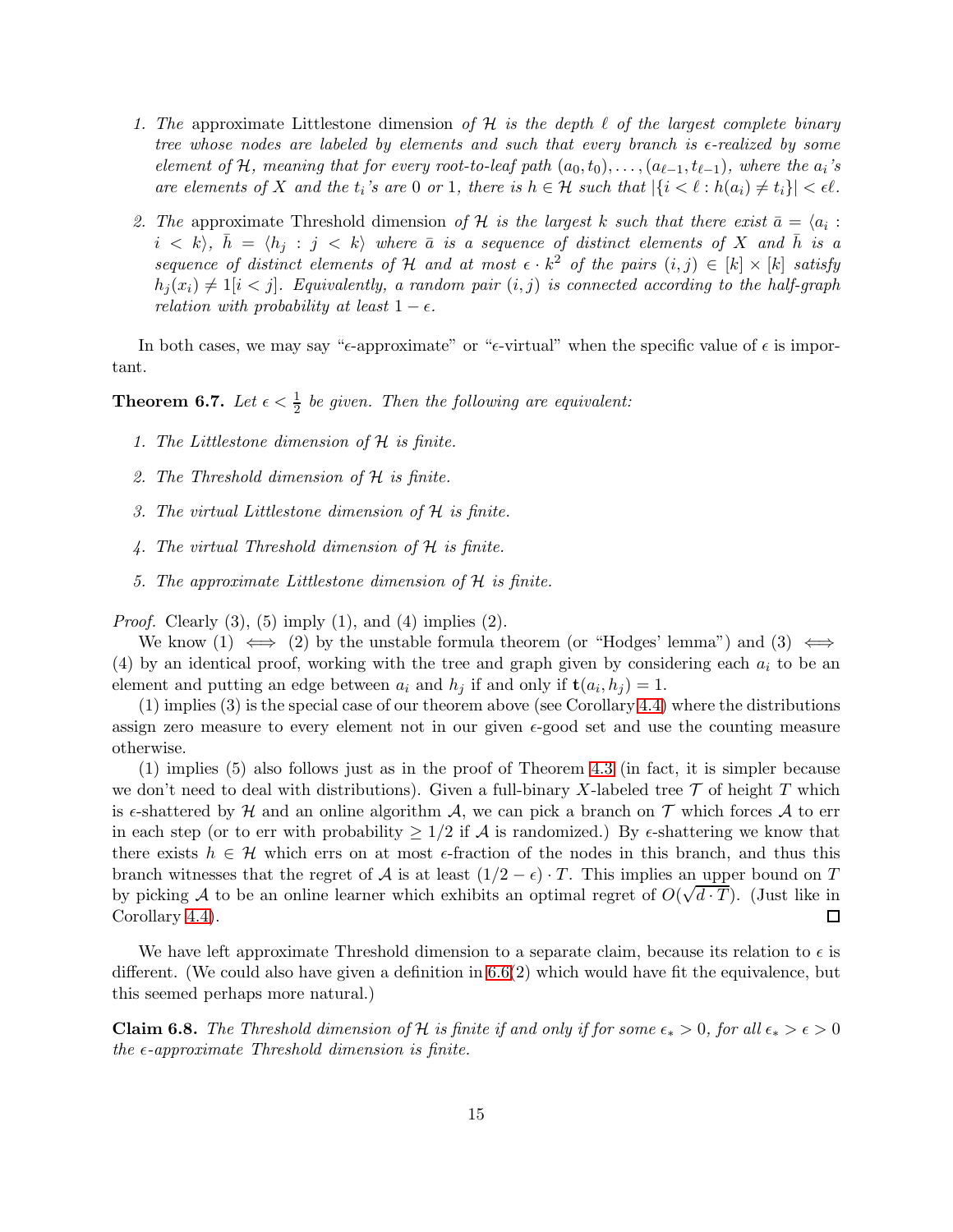*Proof.* If Threshold dimension is infinite, clearly  $\epsilon$ -approximate Threshold dimension is infinite for any  $\epsilon$ . Suppose the  $\epsilon$ -approximate Threshold dimension is infinite. Begin with an approximate halfgraph of size  $n \geq k = \lfloor \sqrt{1/\epsilon} \rfloor$ . We will use the probabilistic method: pick uniformly at random k distinct indices  $\ell_1, \ldots \ell_k \in [n]$  and consider  $\langle a_{\ell_i} \rangle_{i \leq k}$  and  $\langle h_j \rangle_{j \leq k}$ . Note that for every  $i, j \leq k$  the probability that  $h_{\ell_j}(a_{\ell_i}) \neq 1[\ell_i < \ell_j]$  is at most  $\epsilon$ . (Let us call a pair  $i, j$  for which this happens a bad pair.) Thus, with probability  $\leq k^2 \cdot \epsilon < 1$  there exists a bad pair; equivalently, with probability > 0 no pair is bad and we get a half-graph of size k. Since our assumption allows  $\epsilon \to 0$ , we find that the Threshold dimension is infinite. that the Threshold dimension is infinite.

## 7 Majorities in Littlestone classes

ß So far we have been guided by the thesis that Littlestone classes are characterized by frequent, large sets with well-defined notions of majority. However, there are at least two candidate notions of majority which are quite distinct: the majority arising from the counting measure, which we have been exploring via  $\epsilon$ -excellent and  $\epsilon$ -good, and the notion of majority arising from Littlestone rank.

In this section we prove that these two notions of majority "densely often agree" in Littlestone classes and indeed this is true of any simple axiomatic notion of majority, as defined below.

**Definition 7.1.** Say that  $A \subseteq \mathcal{H}$  is Littlestone-opinionated if for any  $a \in X$ , one and only one of

$$
\mathsf{Ldim}(\{h\in H: h(a)=0\}),\mathsf{Ldim}(\{h\in H: h(a)=1\})
$$

is strictly smaller than  $\text{Ldim}(A)$ .

As a warm-up, we prove several claims. As above, a partition of H by a half-space means that for some element  $a \in X$  we separate H into  $\{h \in H : h(a) = 0\}$  and  $\{h \in H : h(a) = 1\}$ .

Claim 7.2. Suppose  $\text{Ldim}(\mathcal{H}) = d$  and  $0 < \epsilon < \frac{1}{2}$ . Then for any finite  $H \subseteq \mathcal{H}$  there is  $A \subseteq H$ of size  $\geq \epsilon^d |H|$  such that A is both  $\epsilon$ -good and Littlestone-opinionated and these two notions of majority agree, i.e. for any  $a \in X$ 

$$
\mathsf{Ldim}(\{h\in A: h(a)=t\})=\mathsf{Ldim}(H)\text{ iff }|\{h\in A: h(a)=t\}|\geq (1-\epsilon)|A|.
$$

*Proof.* It suffices to observe that given any finite  $H \subseteq \mathcal{H}$  which (a) is not  $\epsilon$ -good, (b) is  $\epsilon$ -good but is not Littlestone-opinionated, or (c) is both  $\epsilon$ -good and Littlestone-opinionated but the two notions of majority do not always agree, we can find  $G \subseteq H$  (arising from by a partition of H by a half-space) with  $|G| \ge \epsilon |H|$  and  $\text{Ldim}(G) < \text{Ldim}(H)$ , because this initiates a recursion which cannot continue more than  $\text{Ldim}(H) \leq \text{Ldim}(\mathcal{H}) = d$  steps.

Why? In case (a), there is a partition into two pieces of size  $\geq \epsilon |H|$ ; choose the one of smaller Ldim. In case (b), there is a partition into two pieces each of Ldim strictly smaller than  $Ldim(H)$ ; choose the one of larger counting measure. In case (c), there is a partition where the majorities disagree, and we can choose the piece of larger counting measure and thus smaller Ldim. This completes the proof.  $\Box$ 

**Definition 7.3.** Call P a good property (or:  $\epsilon$ -good property) for H if it is a property of finite subsets of H which implies  $\epsilon$ -good and which satisfies: for some constant  $c = c(P) > 0$ , for any finite  $H \subseteq \mathcal{H}$  there is  $B \subseteq H$  of size  $\geq \epsilon^c |H|$  with property P.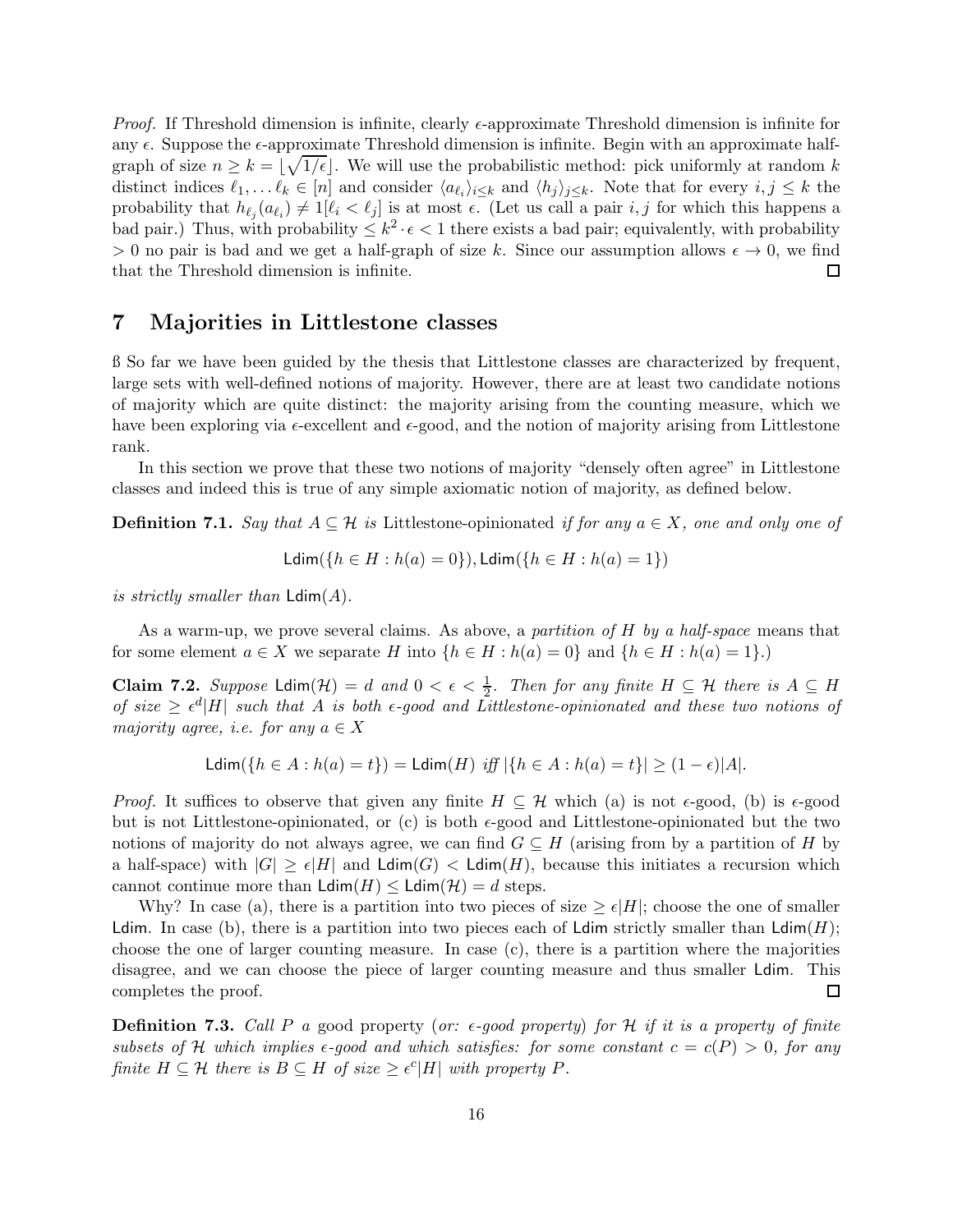**Corollary 7.[4](#page-11-0).** By 4.6 above, if H is a Littlestone class and  $\epsilon < \frac{1}{2}$  then " $\epsilon$ -excellent" is an  $\epsilon$ -good property for H.

<span id="page-16-0"></span>**Lemma 7.5.** Let H be a Littlestone class of dimension d and  $0 < \epsilon < \frac{1}{2}$ . Let P be a good property for H and  $c = c(P)$ . Then for any finite  $H \subseteq H$  there is  $A \subseteq H$  of size  $\geq \epsilon^{(c+1)d} |H|$  such that A has property P (so is also  $\epsilon$ -good) and is Littlestone-opinionated, and for any  $a \in X$ ,

Ldim({ $h \in A : h(a) = t$ }) = Ldim(H) iff  $|\{h \in A : h(a) = t\}| > (1 - \epsilon)|A|$ 

i.e. the  $\epsilon$ -good majority and the Littlestone majority agree.

Proof. Modify the recursion in the previous proof as follows. At a given step, if H does not have property P, replace it by a subset C of size  $\geq \epsilon^c |H|$  which does. Since P implies  $\epsilon$ -good, if we are not finished, then we are necessarily in case (b) or (c) and at the cost of an additional factor of  $\epsilon$ we can find  $B \subseteq C$  where the **Ldim** drops. At the end of each such round, we have replaced H by  $B \subseteq H$  with  $|B| > \epsilon^{c+1}|H|$  and **Ldim** $(B) <$  **Ldim** $(H)$ .  $B \subseteq H$  with  $|B| \ge \epsilon^{c+1}|H|$  and  $\mathsf{Ldim}(B) < \mathsf{Ldim}(H)$ .

Discussion 7.6. Note that this majority agreement deals with half-spaces, which is arguably the interesting case for "Littlestone-opinionated" as it relates to the SOA. In [7.5,](#page-16-0) it is a priori not asserted that every subset of A which is large in the sense of counting measure (but does not arise from a half-space) has large Ldim.

<span id="page-16-2"></span>**Definition 7.7** (Axiomatic largeness). Define  $M$  to be an axiomatic notion of relative largeness for the class  $H$  if it satisfies the following properties.<sup>[7](#page-16-1)</sup>

- 1. M is a subset of  $\mathcal{P} = \{(B, A) : B \subset A \subset \mathcal{H}\}.$
- 2. Define  $\mathcal{P}_{half} := \{(B, A) \in \mathcal{P} : B \text{ arises as the intersection of } A \text{ with a half-space } \}.$
- 3. If  $(B, A) \in \mathcal{M}$ , we say "B is a large subset of A" and we may write  $B \subseteq_M A$ .
- 4. The rules are:
	- (a) (monotonicity in the set) if  $C \subseteq B \subseteq A$  and  $C \subseteq_M A$  then  $B \subseteq_M A$ .
	- (b) (monotonicity in the superset) if  $C \subseteq B \subseteq A$  and  $C \subseteq_M A$  then  $C \subseteq_M B$ .
	- (c) (identity)  $(A, A) \in \mathcal{M}$ .
	- (d) (non-contradiction) If  $(B, A) \in \mathcal{P}_{half}$  and  $C = A \setminus B$  [so also  $(C, A) \in \mathcal{P}_{half}$ ] then at most one of  $(B, A)$  and  $(C, A)$  belongs to M.
	- (e) (chain condition) There is  $n = n(\mathcal{M}) < \omega$  such that if  $\langle A_i : i < m \rangle$  is a set of subsets of H and  $(A_{i+1}, A_i) \notin \mathcal{M}$  for all  $i < m-2$  then  $m \leq n$ . In other words, the length of any descending chain

$$
A_{m-1}\subseteq \cdots \cdots \subseteq A_0
$$

of non-large subsets is upper bounded by n.

<span id="page-16-3"></span>**Example 7.8.** Suppose  $H$  is a Littlestone class. Then

$$
\mathcal{M} = \{(B,A) \in S : \mathsf{Ldim}(A) = \mathsf{Ldim}(B)\}
$$

satisfies Definition [7](#page-16-2).7.

<span id="page-16-1"></span> $7$ This captures *relative majority* or *relative largeness* since "being large" is a two-place relation.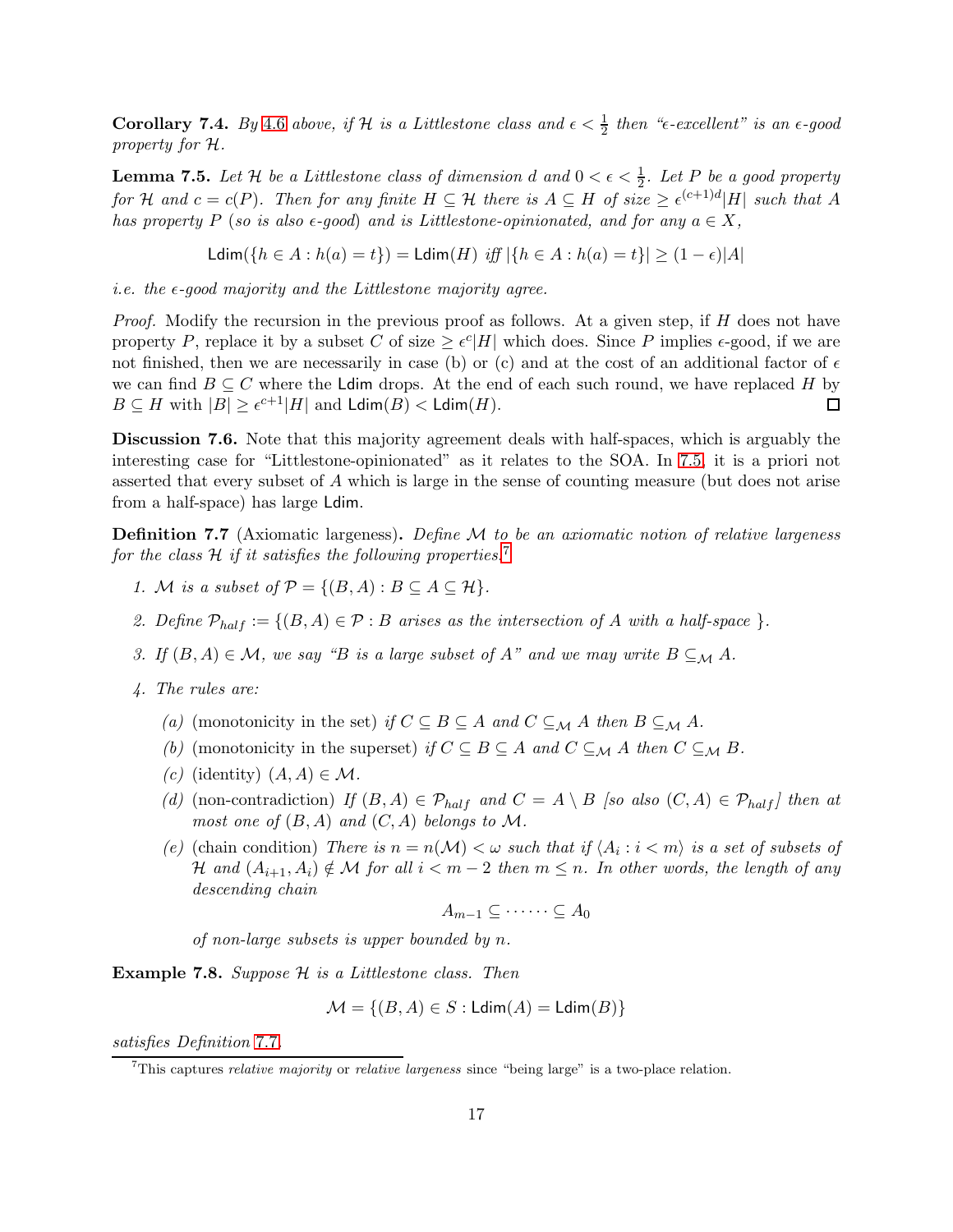*Proof.* Conditions  $(3)(a),(b),(c)$  are immediate; (d) follows by the definition of Ldim. Condition (e) is clear because if  $(A_i, A_{i+1}) \notin \mathcal{M}$  then  $\mathsf{Ldim}(A_{i+1}) < \mathsf{Ldim}(A_i)$  so  $n(\mathcal{M}) \leq d$ .  $\Box$ 

Example 7.9. A range of other examples are provided by various model theoretic notions of rank (using multiplicity one).

In the next result, we don't need to assume a priori that  $H$  is a Littlestone class, though it will follow from the proof that it is.

<span id="page-17-0"></span>**Lemma 7.10.** Suppose H admits a notion of relative largeness M. Let  $0 < \epsilon < \frac{1}{2}$  and let P be an  $\epsilon$ -good property for H. Let  $c = c(P)$  and  $n = n(\mathcal{M})$ . Then for any nonempty finite  $H \subseteq \mathcal{H}$  there is  $A \subseteq H$  of size  $\geq \epsilon^{(c+1)n}|H|$  such that:

- 1. A has property P, and thus is  $\epsilon$ -good, so for any partition of A by a half-space into  $B\cup C$ , at least one (so exactly one) of B, C has size  $\lt \epsilon |A|$ .
- 2. For any partition of A by a half-space into  $B\cup C$ , at least one (so exactly one) of  $(B, A)$ ,  $(C, A)$  belongs to M.
- 3. The two notions agree, i.e.  $(B, A) \in \mathcal{M}$  if and only if  $|B| \geq (1 \epsilon)|A|$ .

*Proof.* Let  $n = n(\mathcal{M})$  and set  $A_0 = H$ . By induction on  $t \geq 0$  we shall prove that if  $A_t$  does not satisfy contitions 1, 2, and 3 then either it contains a subset of size  $\geq \epsilon^c |A_t|$  which does, or there is  $A_{t+1} \subseteq A_t$  such that  $|A_{t+1}| \geq \epsilon^{c+1} |A_t|$  and  $(A_{t+1}, A_t) \notin \mathcal{M}$ . Our chain condition [7.7\(](#page-16-2)4)(e) will then ensure  $t$  is bounded above by  $n$ .

For each  $t \geq 0$  proceed as follows. If  $A_t$  has property P, define  $A'_t = A_t$ . If not, replace  $A_t$  by a subset of size  $\geq \epsilon^c |A_t|$  which does, and set this to be  $A'_t$ . A priori, we have no information on whether  $(A'_t, A_t) \in \mathcal{M}$ . Since  $A'_t$  has property P, if  $A'_t$  does not already satisfy 1, 2, and 3, then condition 2 or 3 must fail; in either case, there must be some half-space which partitions  $A'_t$  into two non-trivial sets at least one of which, call it B, has size at least  $\epsilon | A'_t |$  and satisfies  $(B, A'_t) \notin \mathcal{M}$ . Set  $A_{t+1} = B$ . Then  $|B| \geq \epsilon^{c+1} |A_t|$  and by condition [7.7\(](#page-16-2)4)(b),  $(A_{t+1}, A_t) \notin \mathcal{M}$ . This completes the inductive step and the proof.

**Theorem 7.11.** The following are equivalent for  $(X, \mathcal{H})$ .

- 1. H admits a notion of relative largeness M.
- 2. H is a Littlestone class.
- 3. For every M and  $0 < \epsilon < \frac{1}{2}$  there is  $n = n(\epsilon, \mathcal{M})$  such that every finite nonempty  $H \subseteq \mathcal{H}$  has a subset A which satisfies:
	- (a)  $|A| \geq \epsilon^n |H|$ , and
	- (b) A is  $\epsilon$ -good, and
	- (c) for every partition of A by a half-space into  $B\cup C$ ,  $(B, A) \in \mathcal{M}$  if and only if  $|B| \geq \epsilon |A|$ if and only if  $|B| \geq (1 - \epsilon)|A|$ .
	- i.e. the counting majority and the M-majority are well defined and agree.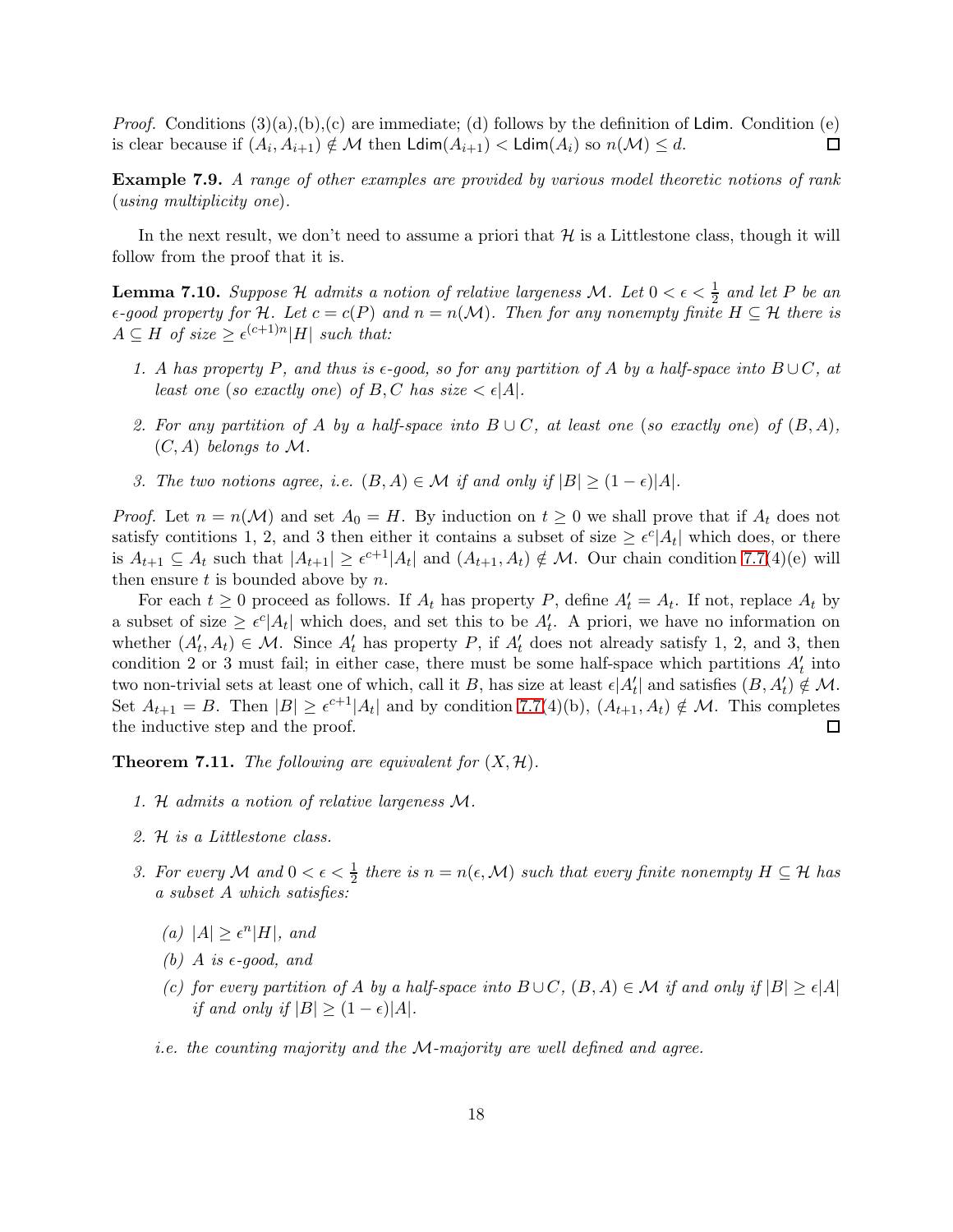4. In item (3) we may replace (b) by "A has property P" when P is an  $\epsilon$ -good property for H, at the cost of changing the exponent n in (a) to  $(c+1)n$  for  $c = c(P)$ .

*Proof.* (2) implies (1) is Example [7.8.](#page-16-3) (1) implies (3) [or (4)] is Lemma [7.10.](#page-17-0) Clearly (4) implies (3). For (3) implies (2), note that (3) tells us a fortiori that we can always find large  $\epsilon$ -good subsets, so  $H$  must be a Littlestone class by [2.4.](#page-5-2)  $\Box$ 

Remark 7.12. Although we have formulated these largeness properties for subsets of H, the symmetric results whould hold for subsets of X.

It is interesting to inspect relative largeness from the perspective of online learning. Indeed, note that any such notion gives rise to an online learning strategy with a bounded mistake bound: the online learner maintains a version space  $\mathcal{H}_i \subseteq \mathcal{H}$ , starting with  $\mathcal{H}_0 = \mathcal{H}$ . For each input example  $x_i$  received, the learner predicts  $\hat{y}_i$  such that

$$
(\{h \in \mathcal{H}_i : h(x_i) = \hat{y}_i\}, \mathcal{H}_i) \in \mathcal{M}
$$

and note that there can be at most such  $\hat{y}_i$ , if no such  $\hat{y}_i$  exists then the learner predicts  $\hat{y}_i = 0$ . Then, upon receiving the true label  $y_i$ , if  $y_i = \hat{y}_i$  then the learner sets  $\mathcal{H}_{i+1} = \mathcal{H}_i$  and else, when  $y_i \neq \hat{y}_i$ , the learner sets  $\mathcal{H}_{i+1} = \{h \in \mathcal{H}_i : h(x_i) = y_i\}$ . Observe that given any sequence  $(x_1, y_1), \ldots, (x_T, y_T)$ , this learner makes at most  $n(\mathcal{M})$  mistakes: indeed, if the learner makes a mistake on  $x_i$  then  $(\mathcal{H}_{i+1}, \mathcal{H}_i) \notin \mathcal{M}$ , and  $\mathcal{H}_{i+1}$  is obtained by intersecting H with a halfspace.

This point of view offers an alternative explanation to the fact that only Littlestone classes admit notions of relative largeness. Moreover, it implies that for every notion of relative largeness  $M$ , we have that  $n(M)$  is at least the Littlestone dimension. This follows because the Littestone dimension is equal to the optimal mistake-bound. Thus, the notion of relative largeness which arises from the Littlestone dimension is optimal in the sense that it minimizes  $n(\mathcal{M})$ .

### 8 Discussion and open problems

To conclude the paper we mention several natural open problems and directions for further work suggested by the proofs and interactions above.

For VC classes, recall that we have the usual Sauer-Shelah-Perles lemma, and Haussler's covering lemma which says that every VC class of VC-dimension d can be  $\epsilon$ -covered by roughly  $\frac{1}{\epsilon^d}$ hypotheses [\[10\]](#page-20-13).<sup>[8](#page-18-0)</sup> (The SSP lemma can be thought of as the special case of Haussler's covering lemma where the domain has size n and when  $d = \frac{1}{n}$ . This is clearly useful for learning. It is natural to ask whether there is a dynamic version of this covering lemma for Littlestone classes. That is, is there a function  $f = f(\epsilon, d)$  such that for any Littlestone class H of Ldim d we can always find  $\leq f(\epsilon, d)$  dynamic sets which approximately cover the whole class H, meaning that for every sequence  $x_1, \ldots, x_n$  from X and every  $h \in \mathcal{H}$  there is a dynamic set in our list which is  $\epsilon$ -close to it. This is also related to [\[1\]](#page-20-6).

In the classical case, there is a fundamental relationship between the Littlestone dimension and the half-graph/Threshold dimension, as explained by Shelah's unstable formula theorem: both are finite together, and bounds are known [\[22\]](#page-21-7), [\[11\]](#page-20-7). Note, however, that tight quantitative bounds

<span id="page-18-0"></span><sup>&</sup>lt;sup>8</sup>Informally, there is a list of approximately  $\frac{1}{\epsilon^d}$  hypotheses such that every other hypothesis in our class is  $\epsilon$ -close to one of the hypotheses in our list.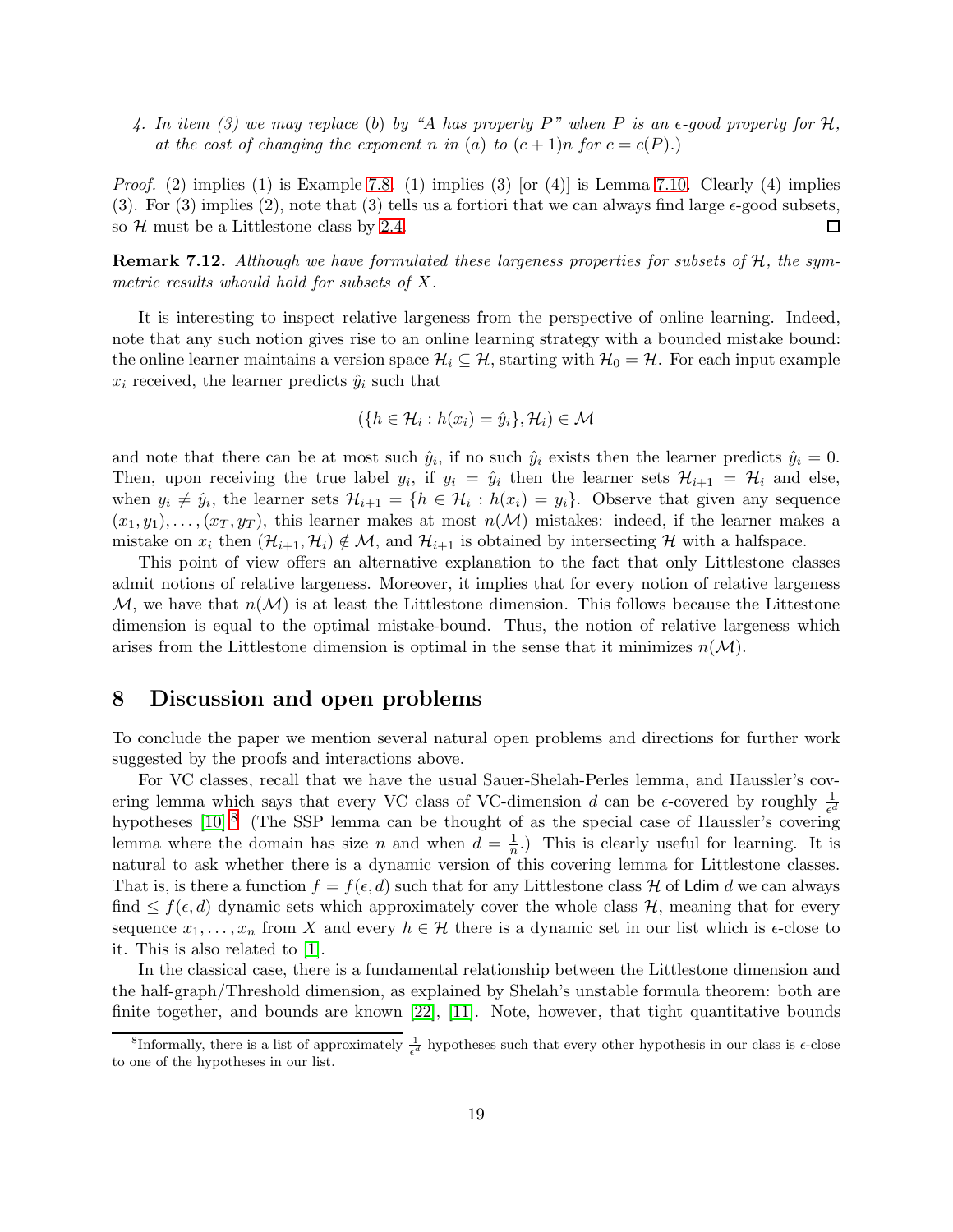still remain open. To reiterate what we said in section one, a useful aspect of this relationship is connecting a symmetric or self-dual quantity with Littlestone dimension (see 1.3 above). In addition to sorting out the quantitative bounds in the classical case, it may be interesting to explore related questions for the approximate and virtual variants of Littlestone dimension directly.

It also may be worth while to explore further the significance of dynamic Sauer-Shelah-Perles lemmas for model theory.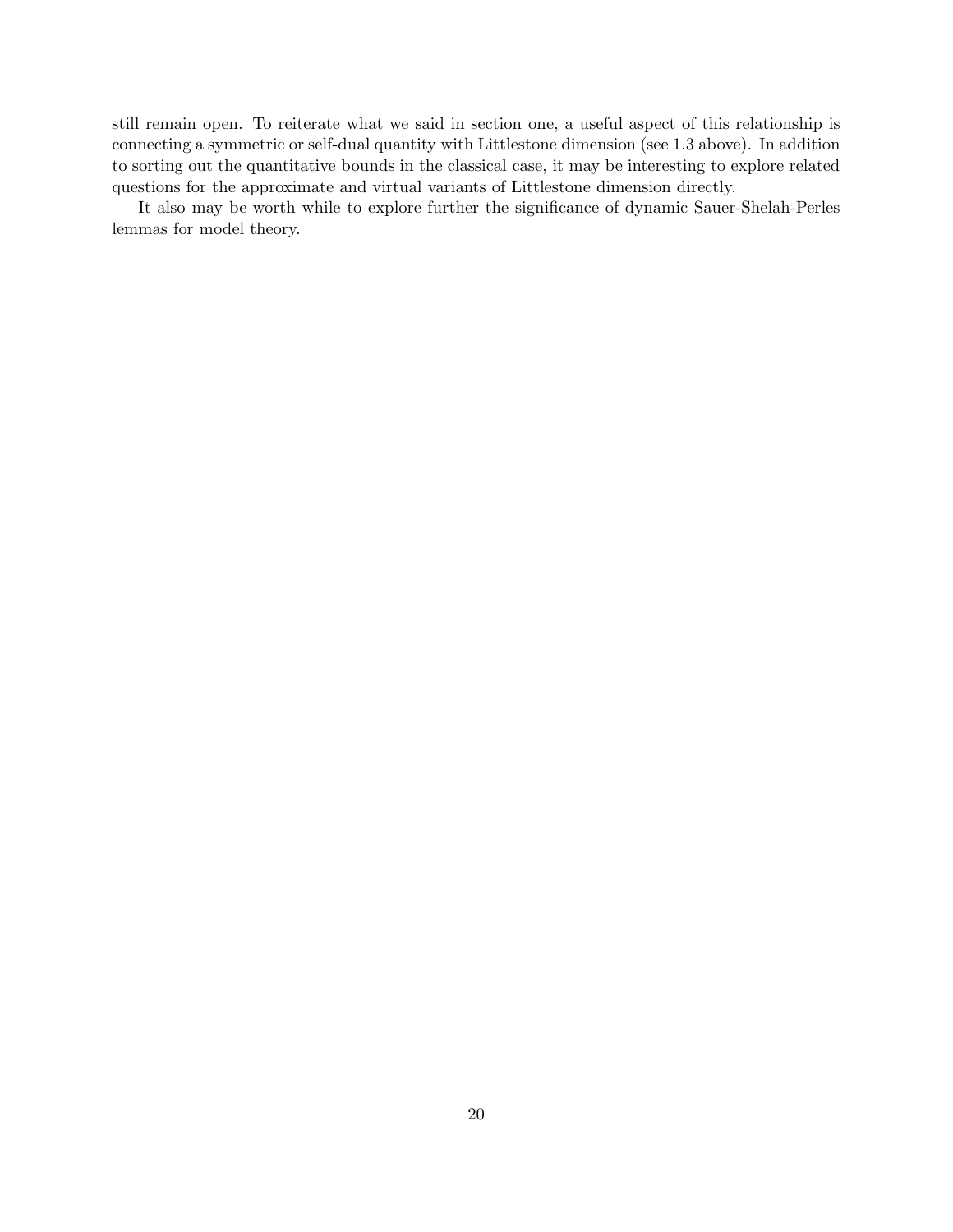# <span id="page-20-6"></span>References

- [1] Noga Alon and Omri Ben-Eliezer and Yuval Dagan and Shay Moran and Moni Naor and Eylon Yogev, Samir Khuller and Virginia Vassilevska Williams, Adversarial laws of large numbers and optimal regret in online classification, STOC '21: 53rd Annual ACM SIGACT Symposium on Theory of Computing, Virtual Event, Italy, June 21-25, 2021, 447–455, ACM, 2021
- <span id="page-20-11"></span>[2] Noga Alon and Amos Beimel and Shay Moran and Uri Stemmer, Jacob D. Abernethy and Shivani Agarwal, Closure Properties for Private Classification and Online Prediction, Conference on Learning Theory, COLT 2020, 9-12 July 2020, Virtual Event [Graz, Austria], Proceedings of Machine Learning Research, 125, 119–152, PMLR, 2020
- <span id="page-20-3"></span><span id="page-20-0"></span>[3] N. Alon, R. Duke, H. Leffman, V. Rödl, R. Yuster, "The algorithmic aspects of the regularity lemma." FOCS 33(1992), 479-481; Journal of Algorithms 16 (1994), 80-109.
- [4] Noga Alon, Roi Livni, Maryanthe Malliaris, and Shay Moran. Private PAC learning implies finite Littlestone dimension. In Proceedings of the 51st Annual ACM Symposium on the Theory of Computing, STOC '19, New York, NY, USA, 2019. ACM.
- <span id="page-20-5"></span>[5] Shai Ben-David and Dávid Pál and Shai Shalev-Shwartz, Agnostic Online Learning COLT 2009 - The 22nd Conference on Learning Theory, Montreal, Quebec, Canada, June 18-21, 2009
- <span id="page-20-9"></span><span id="page-20-1"></span>[6] Siddharth Bhaskar, Thicket Density, arXiv, Number = arXiv:1702.03956, Year = 2017
- [7] Mark Bun, Roi Livni, and Shay Moran. An equivalence between private classifica- tion and online prediction. In Sandy Irani, editor, 61th IEEE Annual Symposium on Foundations of Computer Science, FOCS 2020, November 16-19, 2020. IEEE Computer Society, 2020.
- <span id="page-20-8"></span>[8] Hunter Chase and James Freitag. Model theory and machine learning. The Bulletin of Symbolic Logic, 25(03):319–332, Feb 2019. ArXiv preprint [arXiv:1801.06566,](http://arxiv.org/abs/1801.06566) 2018.
- <span id="page-20-12"></span>[9] Ghazi, Badih and Golowich, Noah and Kumar, Ravi and Manurangsi, Pasin, Proceedings of the 32nd International Conference on Algorithmic Learning Theory, Vitaly Feldman and Katrina Ligett and Sivan Sabato, 16–19 Mar, 686–696, PMLR, Proceedings of Machine Learning Research, Near-tight closure b ounds for the Littlestone and threshold dimensions, 132, 2021
- <span id="page-20-13"></span><span id="page-20-7"></span>[10] David Haussler, Sphere Packing Numbers for Subsets of the Boolean n-Cube with Bounded Vapnik-Chervonenkis Dimension, J. Comb. Theory, Ser. A, 69, 2, 217–232, 1995
- <span id="page-20-2"></span>[11] W. Hodges, Model Theory, Encyclopedia of Mathematics, Cambridge University Press, 1993.
- [12] J. Komlós and M. Simonovits, "Szemerédi's Regularity Lemma and its applications in graph theory." (1996) In *Combinatorics: Paul Erdös is Eighty*, Vol. 2 (D. Miklós, V. T. Sós and T. Szönyi, eds), Bolyai Society Math. Studies, Keszthely, Hungary, pp. 295-352.
- <span id="page-20-4"></span>[13] Nick Littlestone, Learning Quickly When Irrelevant Attributes Abound: A New Linearthreshold Algorithm, Machine Learning, 2, 4, 285–318, 1988
- <span id="page-20-10"></span>[14] Nick Littlestone and Manfred K. Warmuth, The Weighted Majority Algorithm, Inf. Comput., 108, 2, 212–261, 1994